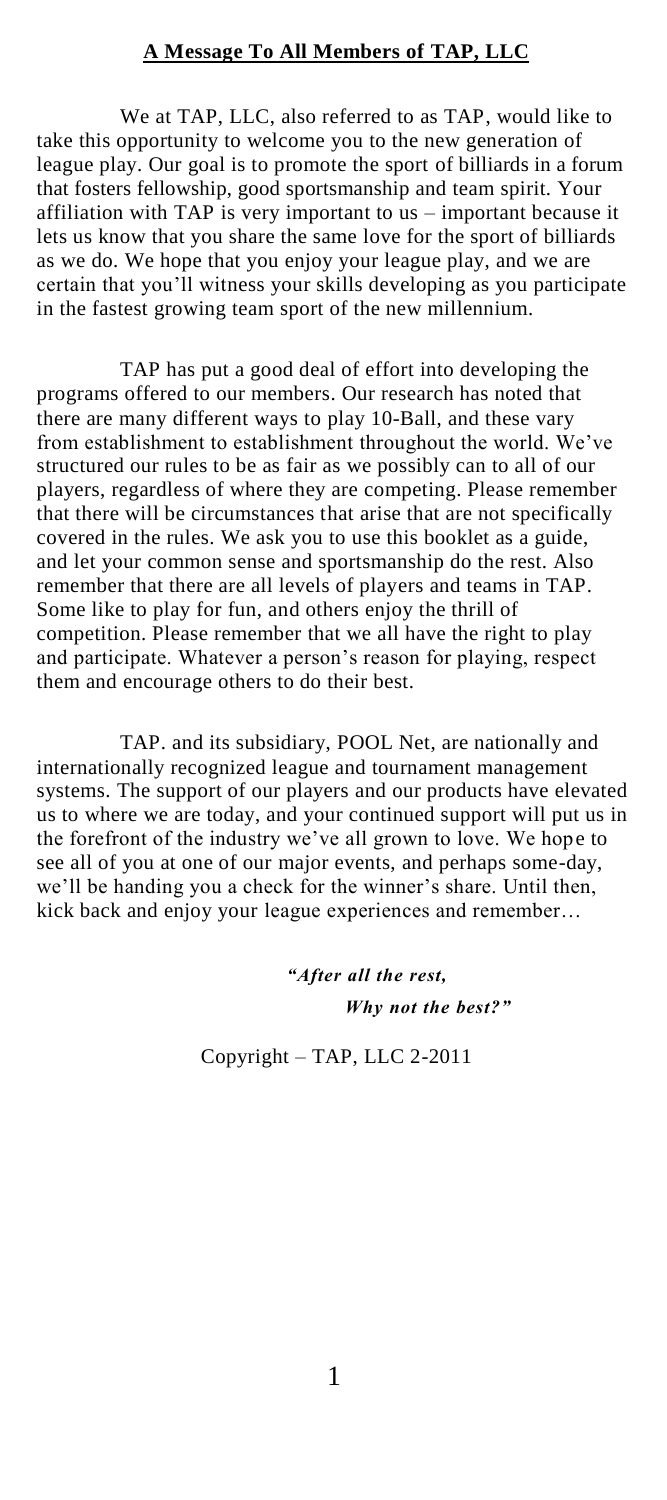**Many of our members have been playing league pool for years; however, some find themselves participating in organized league play for the first time. If this is the case, a few simple rules will make your league experience, as well as those of your teammates, as enjoyable as possible.**

### **The rules are as follows:**

- 1. Before being allowed to compete in a TAP event or league, you must be a bona fide member in good standing with TAP and willing to play under our General Rules listed in this book. For example, filling out a complete membership application, paying your annual membership dues, league fees and tournament fees, staying active for any events, sessions or tournaments you or your team may have entered or qualified for. Remember the time to stop playing is when you have completed your obligations for the session and events for that session.
- 2. When you sign up to play in a league, you make a commitment to your league and teammates to play the entire league session. League pool is a team effort and only through this commitment can we foster the type of fellowship and sportsmanship that we are looking to develop through active participation in TAP. Also try your best to stay committed to the team you started with. Changing teams is sometimes needed but should be done early in the session. Decisions regarding the ability of a player to switch from one team to another will be made at the discretion of the League Director in conjunction with their League Owner and corporate office. Abuse of this privilege will not be tolerated.
- 3. You should make it a point to be on time to play your league matches. It is a matter of common courtesy not to keep your opponents waiting to start league play. If you do not start on time, your match could be forfeited. You can start your league with one player from your team present. League play can start no later than fifteen (15) minutes from start time. Matches are to start no later than five (5) minutes after the last match is completed.
- 4. Always be courteous and polite to your opponents and fellow players. While we foster a competitive environment, we don"t want this to take precedence over the rights that everyone has to enjoy themselves.
- 5. Abusive behavior and foul language will not be tolerated, and may be cause for suspension or revocation of your TAP membership. Suspended players cannot participate in any TAP sponsored events. Players whose membership has been revoked can never participate in TAP sponsored events.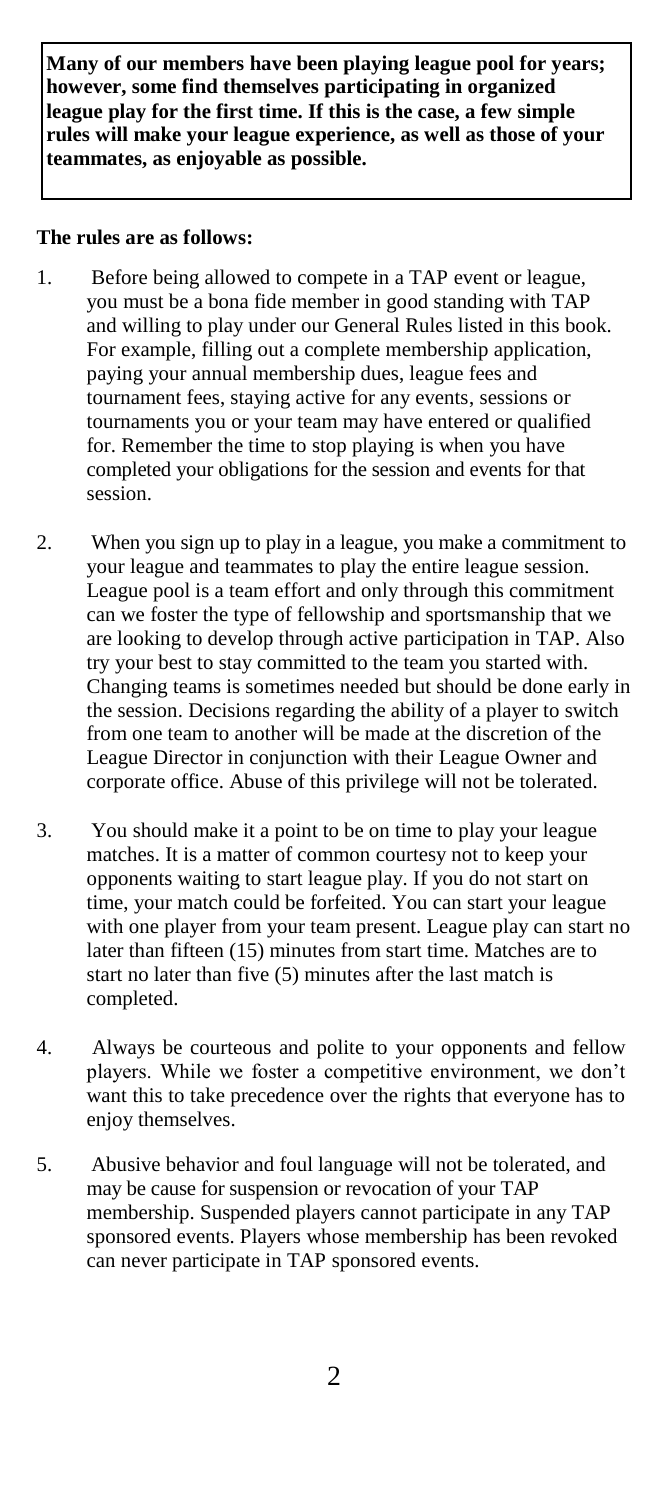- 6. TAP does not condone gambling during league play.
- 7. Every member has an obligation to pay all league fees. Teams are responsible for their own weekly dues and paying in a timely manner. You should remember that if you do not pay, the people who suffer are your fellow team members, as your shortages may result in your team being ineligible for postsession league play or other TAP sponsored events. Also your shortages could be posted on the weekly league rosters and web site for other league teams to view. A team or player that is current in all fees may refuse to play any team or member not current in all fees. Every area is different, please talk to your League Owner or consult your local by-laws on this.
- 8. There is an old adage that goes "It"s not whether you win or lose, but how you play the game." That aptly sums up our approach to league play. While we consider all of our members to be "winners," for every match that is played there has to be an official "loser." We expect "winners" to conduct themselves like champions, and our "losers" to conduct themselves like ladies and gentlemen.
- 9. If there is something that you don"t understand about the way your league is being run, we encourage you to approach your League Owner or call the corporate office (www.tapleague.com) with questions. If necessary, your question will be referred to TAP"s corporate office. All inquiries will be answered because we firmly believe that a member, who understands why something is done in a particular fashion, is one who will be more apt to continue participating in TAP activities.
- 10. Always respect the house rules of the establishment in which you are playing.
- 11. TAP"s corporate office has the right to revoke your membership at any time.
- 12. TAP recognizes that not all rules can be covered in a rule book. Situations arise that require interpretation on the spot. The League Director has the right to interpret the rules during league and make decisions on situations. Sometimes your League Director may not be present. If this is the case take good sportsmanship into account.
- 13. Each TAP territory should provide members with structured levels of authority. Recommendation for the structure is: The League Owner (Licensee) is the purchaser of the territory and the top authority in the territory, a League Operator has jurisdiction over a specific area within the territory, and a League Director oversees a specific division. Check with your League Owner for variations of this structure.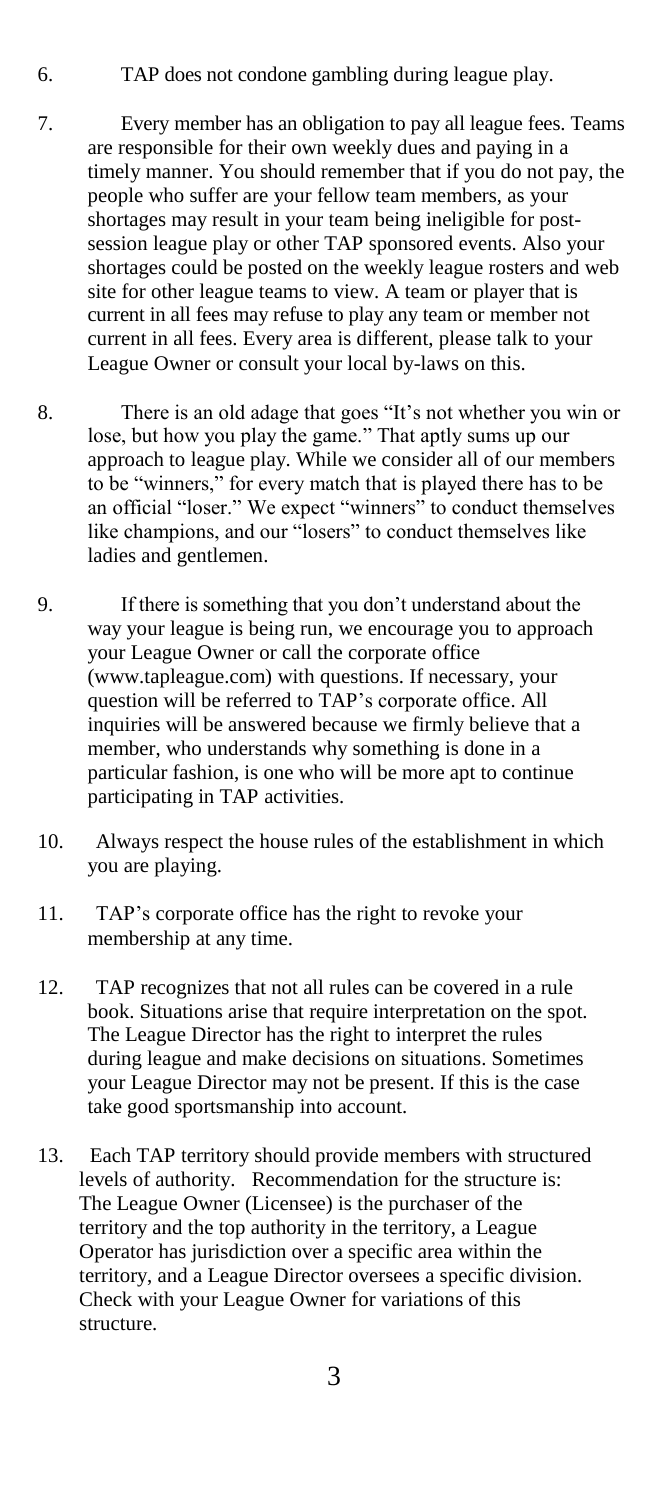Some rules written hereinafter may be subject to change. In addition, TAP sanctioned event rules may vary for a variety of reasons. If you are fortunate enough to make it to a TAP event, be sure to have your League Owner go over those differences so you will be prepared when you come to play.

**Note:** In order to compete in any TAP nationally sanctioned event, you must have a minimum of 6 matches played during the last 16 weeks before the tournament cut-off date and scored in the National data base to participate. You must also be an active "playing" member during the session in which the event is being held.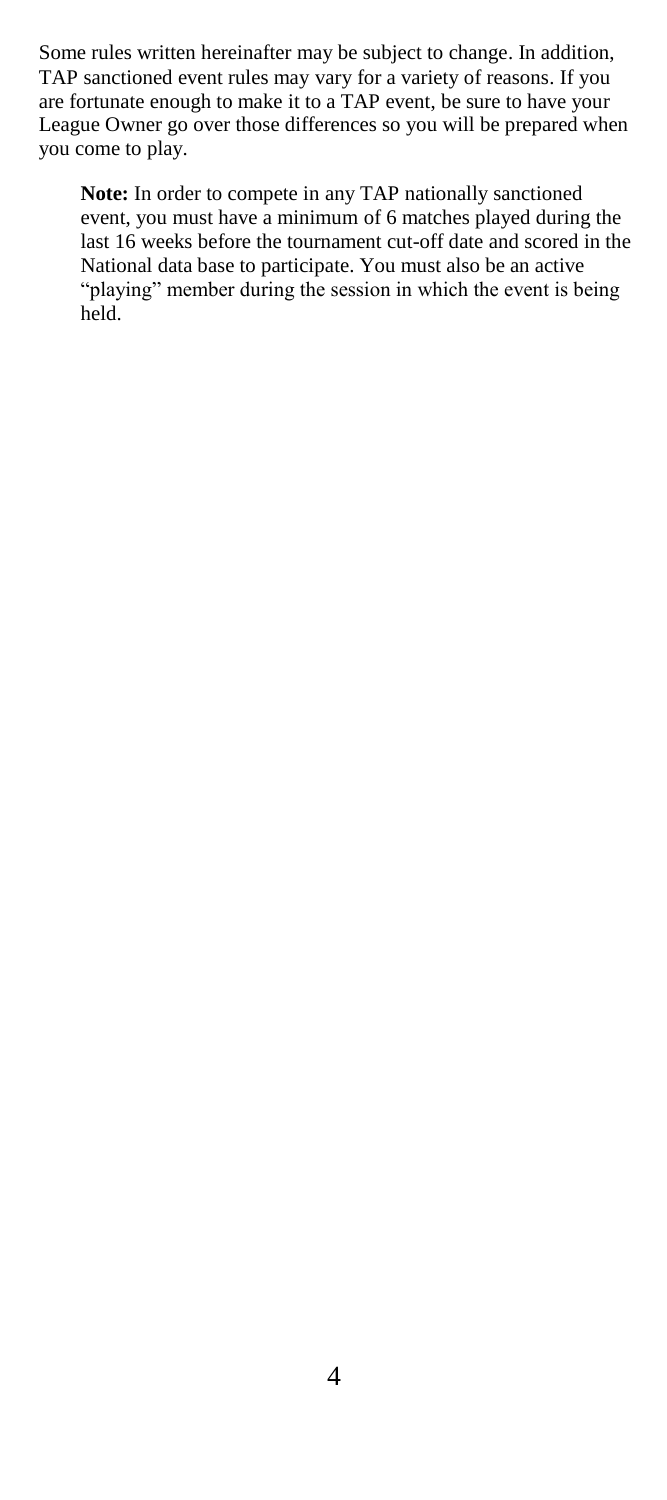# **Table of Contents**

A Message to All Members of TAP

| 10-Ball                                              |  |
|------------------------------------------------------|--|
|                                                      |  |
|                                                      |  |
|                                                      |  |
|                                                      |  |
|                                                      |  |
|                                                      |  |
|                                                      |  |
|                                                      |  |
|                                                      |  |
|                                                      |  |
|                                                      |  |
|                                                      |  |
|                                                      |  |
|                                                      |  |
|                                                      |  |
|                                                      |  |
|                                                      |  |
|                                                      |  |
|                                                      |  |
|                                                      |  |
|                                                      |  |
| Failure to Drive a Ball to a Rail11                  |  |
|                                                      |  |
|                                                      |  |
|                                                      |  |
|                                                      |  |
|                                                      |  |
| Payment of League Fees/Membership Payments13         |  |
|                                                      |  |
| Interference and "Side-Line" Coaching14              |  |
|                                                      |  |
|                                                      |  |
|                                                      |  |
|                                                      |  |
|                                                      |  |
|                                                      |  |
|                                                      |  |
| Team Total Handicap Rules/Criteria (The "25 Rule")16 |  |
|                                                      |  |
| Failure to Field a Legitimate Team16                 |  |
|                                                      |  |
|                                                      |  |
|                                                      |  |
|                                                      |  |
|                                                      |  |
|                                                      |  |
|                                                      |  |
|                                                      |  |
|                                                      |  |
|                                                      |  |
|                                                      |  |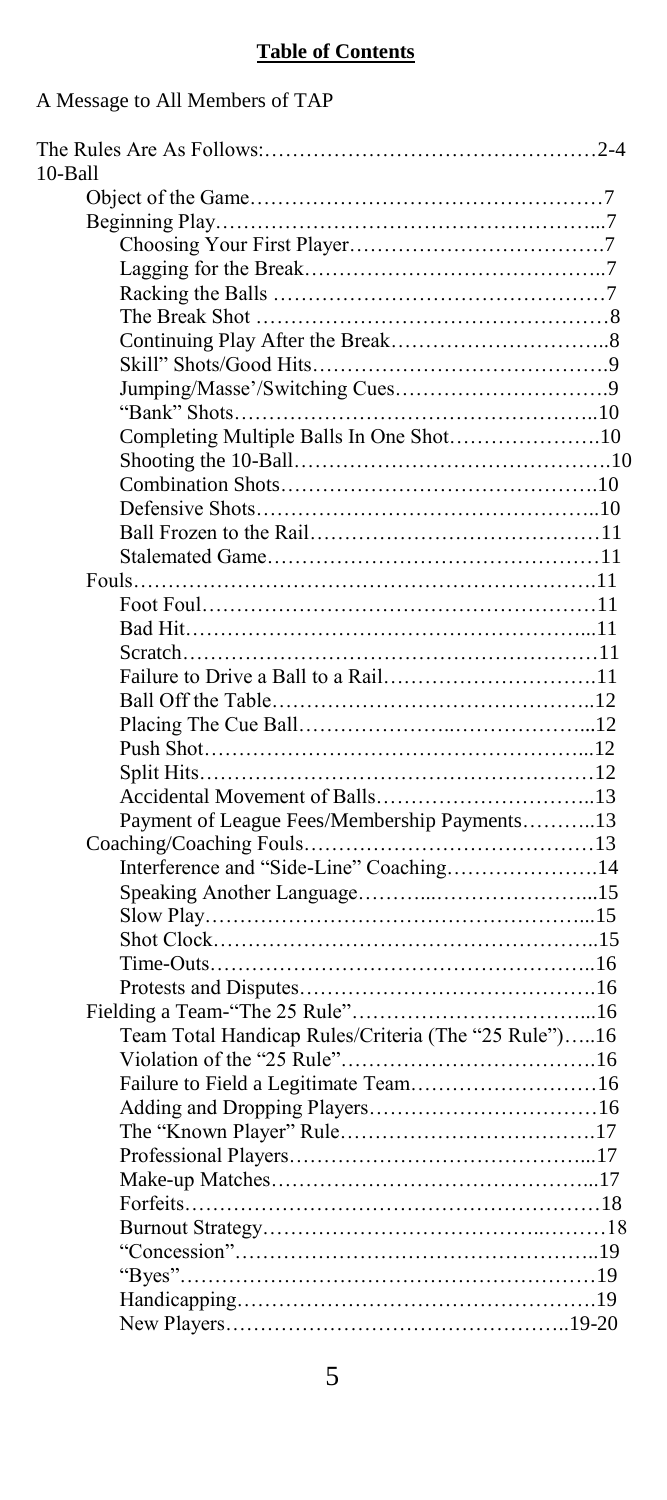| Glossary of Commonly Used Pool Terms and "Slang"23-25            |
|------------------------------------------------------------------|
|                                                                  |
| Most Frequently Asked Questions About League Play 26-27          |
| National                                                         |
|                                                                  |
| How to get your weekly league stats: Go to                       |
| www.poolnetstatistics.com, or, www.tapleague.com (under the      |
| Pool Net logo, Team Standings), select Organization (which is    |
| your local league name) and Division (in which you participate). |
| For National and other TAP Corporate events, select Organization |
| (National Event Name & Year) and Division (Team or Singles       |

Communication is key visit **[www.tapleague.com](http://www.tapleague.com/)** and sign up for our Message Board.

Event Name), to verify your registration has been received.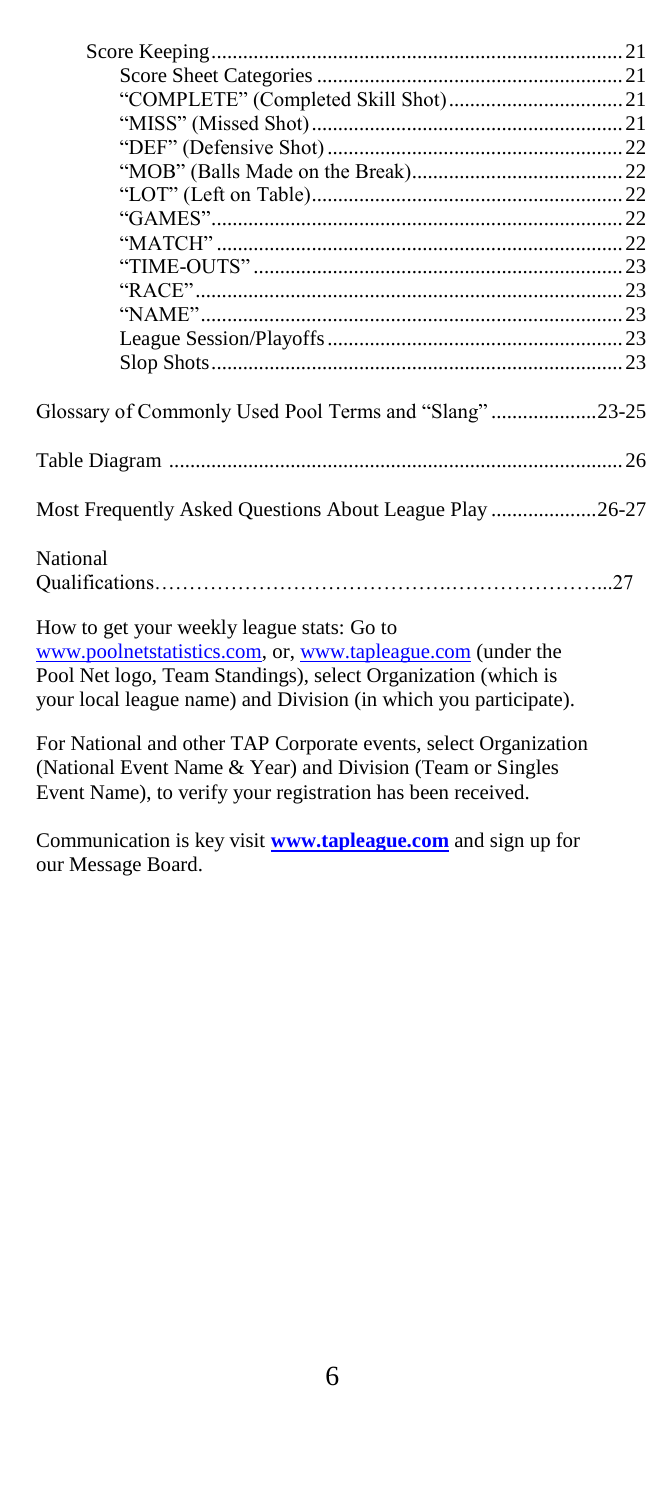## **General Guidelines For Play 10-Ball Rules**

# **Object of the Game**

10-Ball is a call-shot game played with a cue-ball and 10 object balls numbered 1 thru 10. You shoot the balls in ascending numerical order. The 10-ball is the game winning ball. The object of the game is to pocket the 10-ball.

# **Beginning Play**

# **Choosing Your First Player**

Games commence with the two Team Captains tossing a coin to determine who will be the first to announce a player. The winner of the coin toss has the option to either choose a player from his or her team, or have the opposing Team Captain or player choose a player from their team to start the first game of the match. After this has been determined, player selections will be alternated for the following matches until all league matches are completed.

A team will forfeit the  $1<sup>st</sup>$  match if they are not ready to play within 15 minutes of their scheduled start time. Thereafter, a team will forfeit a match every 5 minutes if they are not ready to play.

A player can represent their team in active play once per night and represent that specific division on only one team per night. A player may only play on one table at a time. Multiple nights and division play are accepted and encouraged.

# **Lagging For the Break**

Once two players have been selected, they must simultaneously "lag" for the break. The "lag shot" is executed by striking an object ball from behind the head string to the foot rail and attempting to have it come to rest as close to the head rail as possible. The winner of the "lag" is the player whose ball stops closest to the head rail. The "lag" is considered a skill shot and should never be aborted in favor of a coin toss. The winner of the "lag" has the option of either breaking or awarding his/her opponent the break. In subsequent games, the winner of the previous game breaks. In cases where the cue ball is of different weight or size from the other balls, it should not be used for the "lag." If your lagging ball is pocketed or contacts a side rail you lose the lag. If the two lagging balls make contact players must re-lag.

# **Racking the Balls**

Balls are racked in a triangle with the 1-ball positioned at the apex of the rack, the 10-ball positioned in the middle of the rack, and the other balls placed in a random order. The 1-ball should be on the foot-spot.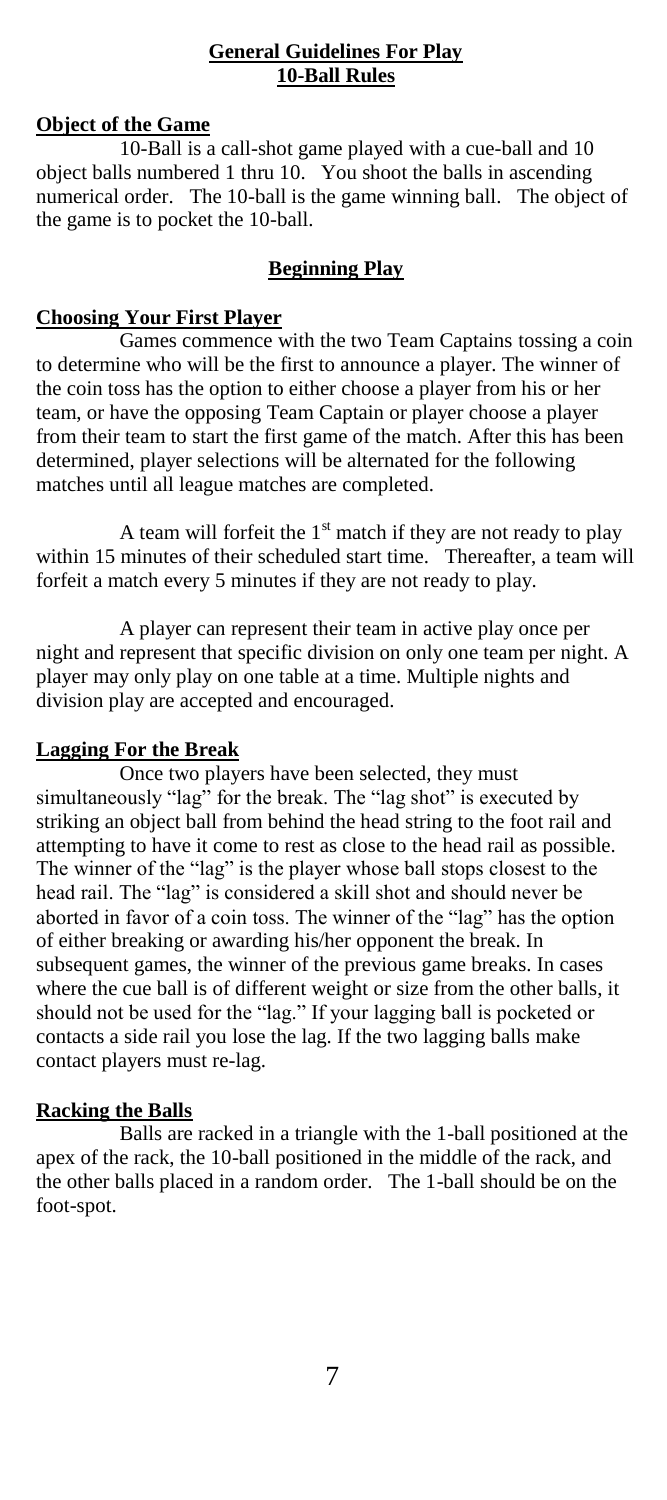### **The Break Shot**

The player entitled to the break has cue ball-in-hand 100% behind the head string. The breaking player must first drive the cue ball directly into the rack of balls, striking the 1- ball, and causing at least four (4) balls, (the cue ball can be one of the four balls) to hit a rail. Pocketing any ball, except the cue ball constitutes a legal break. If this task has not been accomplished, the opposing player is entitled to ask for a new rack and may elect to break. This is at the non-breaking player"s discretion. An attempt to break that results in the cue ball crossing the head string, but not hitting the rack, is a foul. In this case, the opposing player has the option to take the break or allow the breaking player another attempt at the break.

If any balls, other than the 10-Ball, are driven off the table during the break shot, those balls stay down and it is a ball in hand for the incoming player. If the cue ball is pocketed, or driven off the table during the break shot, the incoming player has cue ball-in-hand anywhere on the table. All object balls that are pocketed "remain down." If the 10-ball is driven off the table, it is spotted with the incoming player have cue ball –in –hand (anywhere on the table).

(NOTE: For scoring, the breaker gets the number of balls pocketed added to his or her score under the "Made on Break" (MOB) column.). If a player pockets the 10-Ball during a legal break the ball is spotted, and the player continues to shoot. If the breaking player pockets the 10-Ball and scratches the 10-ball is spotted and the incoming player has cue ball-in-hand anywhere on the table.. If a player pockets the 10-Ball and drives an object ball off the table, the player has fouled. The 10-ball is spotted and the incoming has cue ball-in-hand anywhere on the table.

## **"Push out" After a Legal Break**

The "push out", also known as "roll out", is allowed one time only on the shot immediately following the break. The player executing this shot must clearly announce their decision to their opponent before shooting or it is treated as a normal shot. Push Outs are recorded as a Defensive shot. To execute this shot you may shoot the cue ball anywhere on the table. The cue ball is not required to contact a rail nor is the shooter required to contact the lowest numbered ball on the table. Any balls pocketed on a push out stay down and count as a Dead Ball on your score sheet, with the exception of the 10-ball, which is spotted. Spotted balls are not counted as completions in this case. Following the push out the opponent has the option to shoot or pass the shot back to the player who executed the push out. (NOTE: Scratching on a push out is a foul). When the push is given back to the player that performed it, it is considered a Defensive shot on the score sheet.

#### **Continuing Play**

After a legal break or legal push out, the player who has command of the table continues to shoot until they miss, foul or win the game. This is continued until a winner is determined.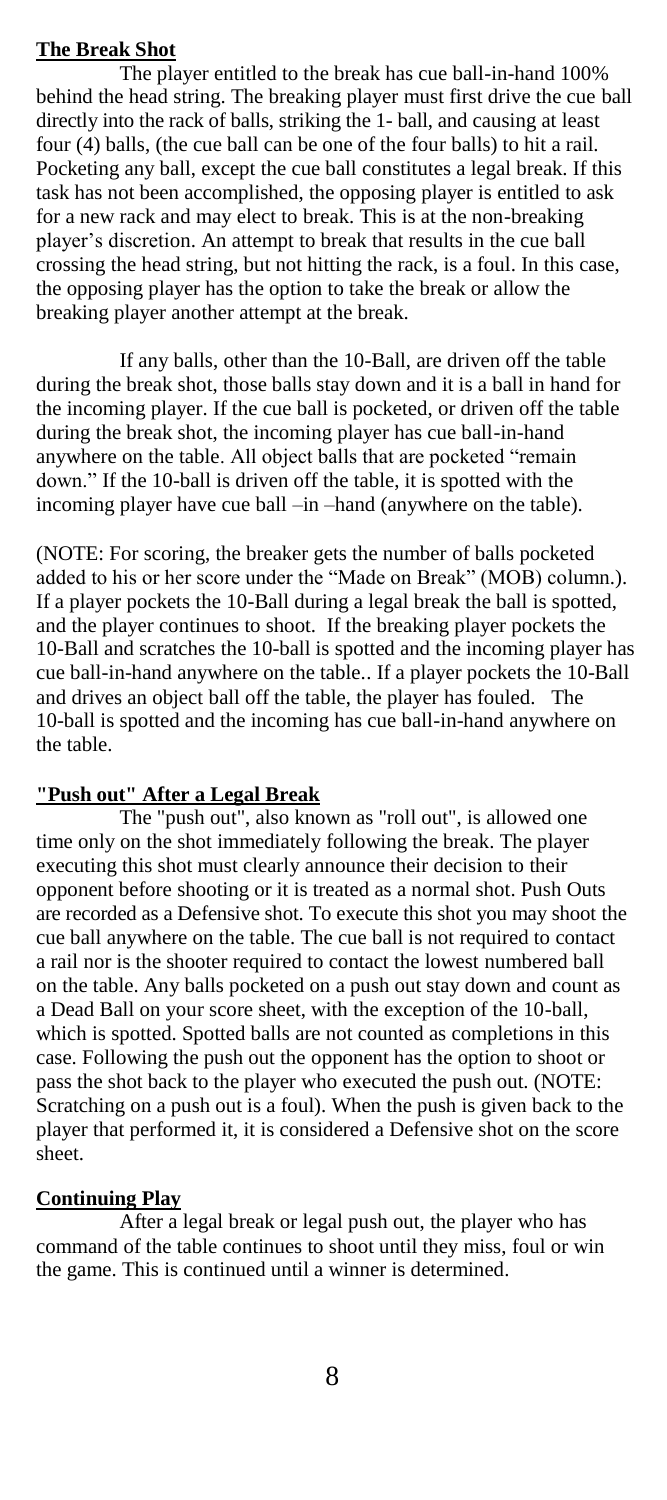## **Skill Shots/Good Hits**

The shooter must contact the lowest numbered ball on the table first and either: 1) pocket the called ball in the called pocket, or, 2) have any ball contact a rail.

If the player pockets the called ball (lowest numbered) in a pocket other than the called pocket, that ball stays down and the opponent has the option to play the table as is, or, have the shooter shoot again. If the player pockets the called ball (other than the lowest numbered) in a pocket other than the called pocket, that ball stays down (except the 10-ball which is spotted) and play passes to the opponent with the cue ball where it stopped. Anytime the 10-Ball is pocketed out of turn it is spotted.

If a player pockets the called ball in the called pocket and also pockets any other balls, other than the 10-Ball or cue ball, the additional balls stay down and the player continues.

A player successfully pocketing the called ball in the called pocket, without committing a foul, is considered to have completed their shot and continues shooting no matter how the ball arrives in the pocket. This means that the pocketed ball can "kiss" every ball on the table or hit every rail and if it still goes in the called pocket it is a good shot.

## **Jumping/Masse/Switching Cues:**

During a match jump cues and switching of cues are permitted. At anytime you may switch cues or use a jump cue without notifying your opponent. If a shooting player intends on switching shafts during the match, he/she must notify the opponent of their intentions (see concessions). Jumping and Masse are allowed in TAP; however, you must respect the host location rules. Scooping the cue ball is not a legal shot. Jump shots must be performed by hitting the cue ball into the table's surface so that it rebounds from the cloth. Scooping under the cue ball to jump another ball is a ball-in-hand foul. Accidently scooping a ball while attempting a regular shot is not a foul. **Using a shaft only is not allowed.**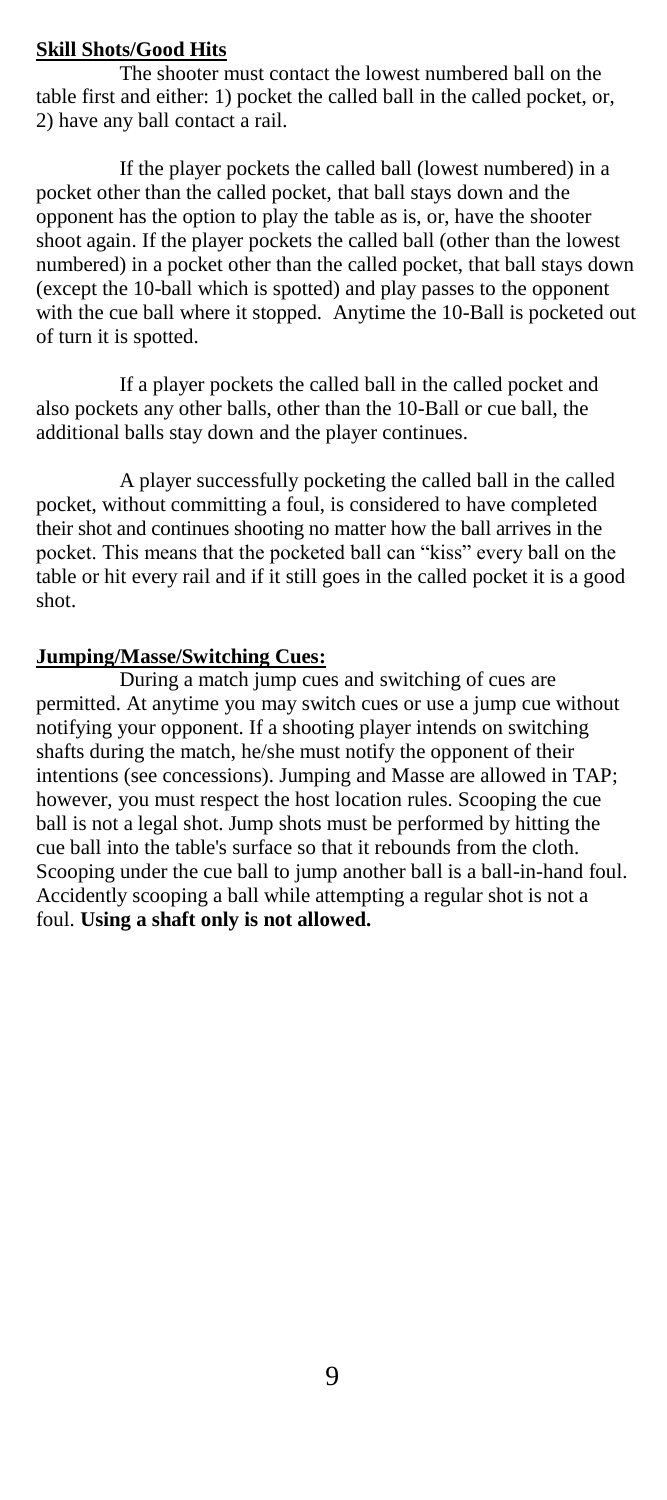#### **"Bank" Shots**

Since this is a call ball and call pocket game it is not necessary to call bank shots. If the called ball drops into the called pocket without any other foul situation occurring, it counts as a skill shot. It does not matter how many rails the object ball strikes, as long as it drops into the called pocket. This stands with all forms of bank or kick shots.

#### **Completing Multiple Balls In One Shot**

If you call your ball and pocket and complete a skill shot, it is marked as a completed shot. When completing a skill shot, any other balls that drop into a pocket stay down and are marked as a dead ball on your score sheet. **You cannot call two balls at the same time.**  You must declare one or the other. **Note**: anytime the 10-Ball goes in a pocket out of turn it is spotted.

#### **Shooting the 10-Ball**

When shooting the 10-Ball, you must mark the pocket you are calling. As long as the 10-Ball goes in the marked pocket after a good hit, the player wins. If a foul is committed while the 10-ball is pocketed then the 10-ball is spotted and it is cue ball-in-hand for the incoming player.

If the 10-ball is the only ball on the table and shot into the wrong pocket, it will be spotted and the opponent has the option to play the table as is, or, have the shooter shoot again.

Players cannot call out "mark your pocket" to the shooter unless the 10-ball is the only ball on the table. If other balls are in play it will result in a ball in hand foul to the opponent.

**Any object can be used as a marker except a standard piece of chalk.**

#### **Combination Shots**

Combination shots are legal during league play. You must strike the lowest numbered ball first to execute a skill shot. Any ball on the table can be used as part of the combination providing the cue ball the lowest numbered ball first.

#### **Defensive/Safety Shot**

To play a defensive (safety) shot, you still must execute a legal shot by hitting the lowest numbered ball on the table first, and drive a ball to the rail. A player must call a defensive (or safety) shot when not attempting to pocket an object ball. The opposing player has the right to ask the scorekeeper to record that shot as a defensive shot. Players must call defense prior to the shot and mark it as a (def) defensive shot. When calling a defensive shot, if you pocket a ball, the ball stays down (except the 10 ball which is spotted) and the opponent has the option to play the table as is, or, have the shooter shoot again. **Note**: Some shots in 10 Ball are made simply to make contact with your object ball because the ball is hidden from a clear shot. In these cases, the shot is scored as a Miss. Scorekeepers should use good judgment when making this decision.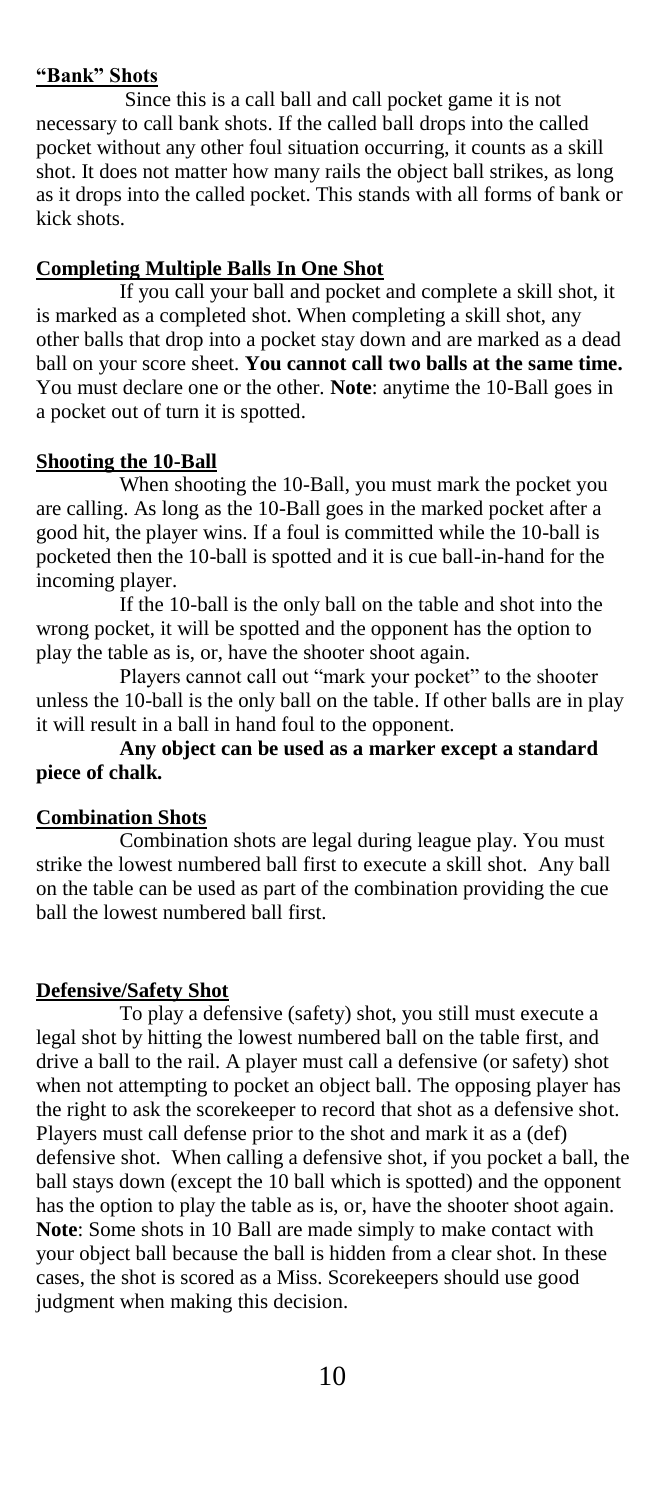### **Ball Frozen to the Rail**

This occurs when an object ball is touching the rail and becomes part of the rail. The opponent must declare the ball frozen before the shot is executed. If the intended object ball is frozen the shooter must do one or all of the following: (1) have the cue ball touch a rail after contacting the intended ball; (2) drive the intended ball to another rail; or (3) drive any other ball to a rail after contacting the intended ball. Remember, the match belongs to the two players. Teammates and coaches can be charged a time out for any assistance.

### **Stalemated Game**

If both players agree they have reached a point in the game where progress towards completion cannot be made, they have the option of mutually declaring a stalemated game and should re-rack and replay the game. This occurs when neither player wants to attempt a shot. Please mark re-rack on the score sheets and count the balls left on the table as dead balls. The original breaking player of that game breaks again. If one of the two players wishes to continue play, the game must go on until a winner is determined.

#### **Fouls:**

There is no "Three foul" rule in TAP 10-ball league. A player committing a foul must relinquish his/her turn at the table. If a skill shot is correctly executed when the foul occurs, the shooter is awarded the shot but is penalized by having to give his/her opponent cue ball-inhand. The following are examples of commonly occurring fouls:

**Foot Foul –** During any shot, a shooter must have one foot on the floor prior to and during the contact of the cue ball or they have fouled and the incoming player has cue ball-in-hand anywhere on the table. (NOTE: This rule does not apply to players who are physically impaired).

**Bad Hit –** If the first ball contacted by the cue ball is not the lowest numbered ball on the table it is a bad hit and considered a foul.

**Scratch –** If a player pockets the cue ball or drives the cue ball off the table, it is a foul. If you scratch and you are shooting the 10-Ball, it is a cue ball-in-hand foul. If a player executes a skill shot and then scratches, the shot is considered complete and the ball stays down, but the opponent is awarded cue ball-in-hand.

**Failure to Drive a Ball to a Rail –** A player must either legally pocket a ball or drive a ball to a rail after making a good hit or they have fouled.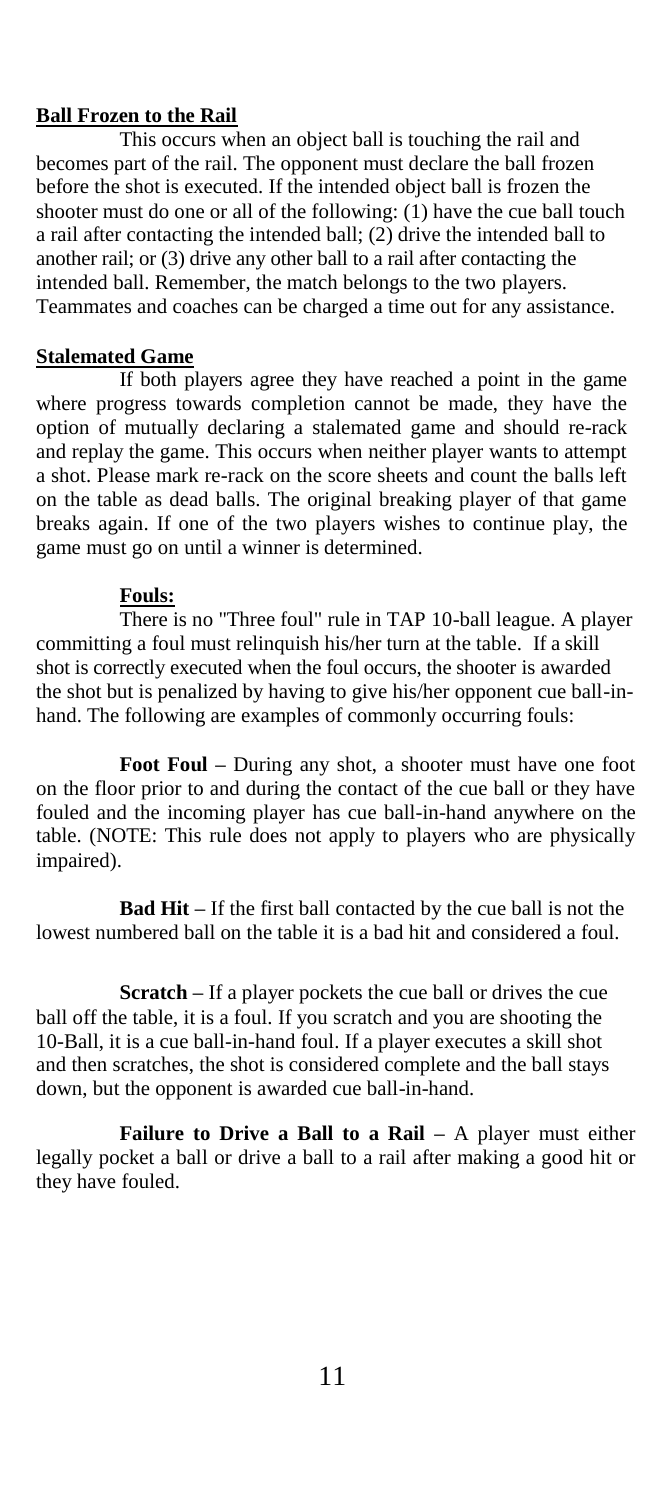**Ball Off the Table –** Should a player drive the cue ball off the table, they have scratched and their opponent is awarded cue ballin-hand. If a player is shooting the 10-Ball and the cue ball is driven off the table, the opponent has cue ball-in-hand. If a player drives the 10 ball off the table, it is spotted and the opponent has cue ball-in-hand. NOTE: (Two balls that are stuck in the jaws of the pocket have two outcomes: 1<sup>st</sup>, if the two balls are below the playing surface and/or not touching the felt they are considered pocketed;  $2<sup>nd</sup>$ , if the two balls are on the felt and not below the playing surface, they are in play and not pocketed.)

**Placing the cue ball -** In a ball in hand situation the cue ball is alive at all times. If while placing the cue ball, the cue ball, or the hand holding the cue ball, touches another ball a foul has occurred. A cue ball can be adjusted with your hand, or any part of the cue stick, so long as the player is not attempting to stroke the cue ball.

**Push Shot –** If the cue ball is frozen to the object ball, pushing through the cue ball is a legal hit. If there is separation between the two balls equal to or less than the width of a piece of chalk, the shooter must keep from double hitting the cue ball. To make a legal hit the shooter must either 1) When shooting directly at the two balls elevate the back of the cue in an attempt to put draw on the cue ball, or 2) Shoot at an angle not directly in line with the two balls. As long as an honest attempt at either is made, no foul can be called. If the distance between the two balls is greater than the width of a standard size piece of billiard chalk, a double hit of the cue ball is a ball-in-hand foul. When confronted with this situation, it is strongly recommended that a third party or referee be called to watch the hit to avoid controversy. If a third party is not called, it is the shooting player"s decision.

**"Split Hits" –** When a player contacts the lowest numbered ball on the table and another ball at the same time, this does not constitute a foul. If it is suspected that a player may play a shot that might result in a "split hit," the non-shooting player should ask that a league official, referee or another player observe the shot. In this instance, it would be that individual"s duty to watch, and if necessary, call the hit. In the absence of an observer, should a controversy over the hit arise, the call will go to the shooter.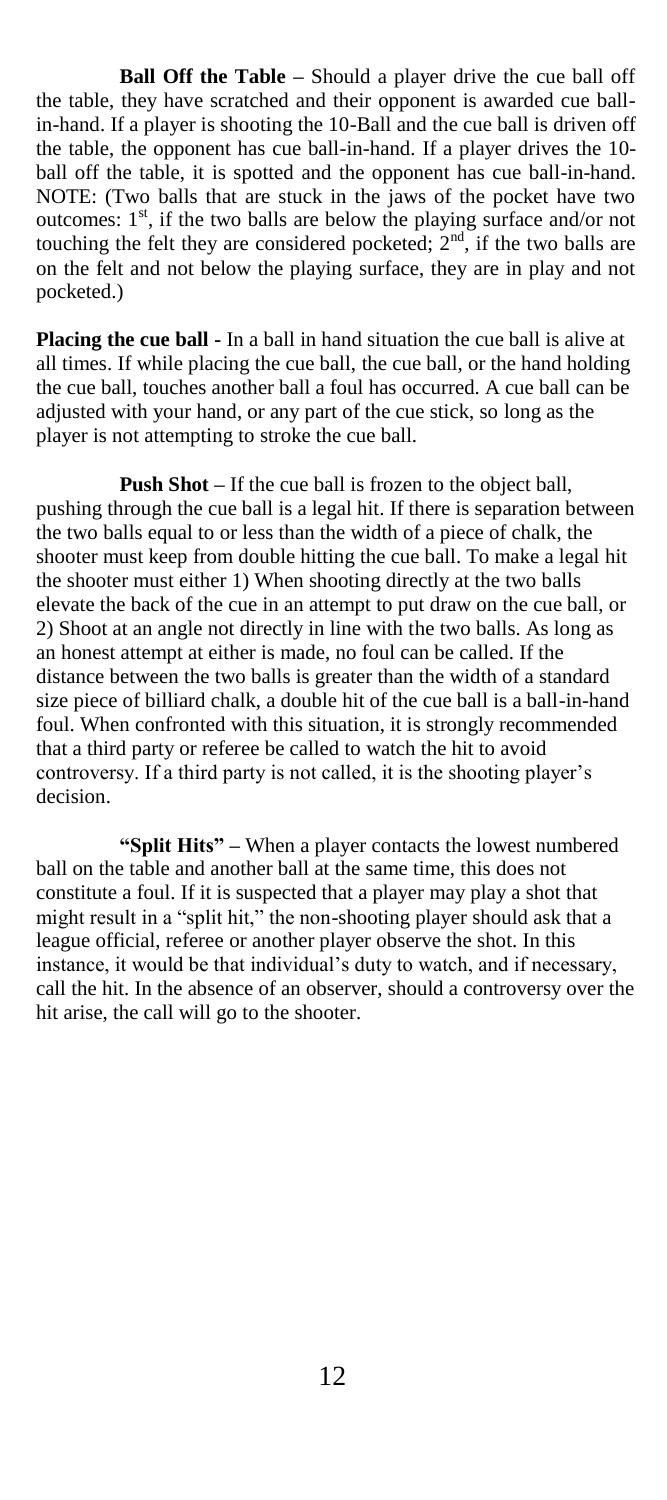**Accidental Movement of a Ball –** If a player moves the cue ball, in any way, prior to their shot it is a foul and results in ball-in-hand to the player"s opponent; this does not apply in ball-in-hand situations when a player is placing the cue ball. However, should a player accidentally move, or pocket, any other ball(s) in preparing to shoot or in the execution of a shot, it is not a foul (NOTE: Should a player accidentally pocket the 10-ball, it is automatically replaced where it was.) The opposing player has the right to replace the ball(s) or leave them where they are. Should the shooter, by reflex action, attempt to replace the moved ball(s), this is not a foul, but the opposing player has the option of placing the ball(s) back to where they were originally resting or leaving them where they were moved to by the shooter. If a player touches any moving ball, moved as a result of the shot, or the moved ball is struck by another moving ball during the shot, it is a ballin-hand foul for the opponent. If any moving ball strikes the shooters cue, bridge stick or their person it is a ball-in-hand foul to the opponent. NOTE: (If, after missing a shot, a player swings their cue in disgust and hits any balls, it is automatic loss of game.)

#### **Payment of League Fees**

All teams and individual players are responsible for the payment of league fees. Forfeited matches are no exception. The full amount agreed upon should be paid at the end of play. Any team or player(s) owing any fees can result in that team or player(s) having match points deducted from their standings at any time. This can also result in a player(s) losing the opportunity to participate in an event regardless of the team"s qualification. This also includes annual memberships. There are no league fees due for teams that are on a bye week.

### **Membership Payment:**

All memberships must be paid before a NEW player shoots their first match. A player may not be added to a roster unless they submit a Membership Application and pay the \$20.00 annual membership fee (\$25.00 in Canada). Renewing members can look at the weekly stats and see their renewal date. All renewals must be paid in the beginning of the month they are due. Owners are responsible for player"s dues once they shoot a match. A player is responsible for paying the \$20 renewal fee the moment they shoot one match in the month of their renewal date. Any points won by a player that is not within good membership standing may be reversed.

#### **Coaching**

A player is allowed to receive coaching from a fellow teammate who has been designated as the coach prior to the start of each match. Only one coach may be designated for each player's match and may not be changed during that match unless approved by the opposing team. The player or team coach for each team is entitled to call two (2) "time-outs" per game, lasting no more than one-minute each. Once a time out has been called, both players can communicate with their coach during that time out. Players that are a two (2) level handicap, receive two (2) one (1) minute time outs and unlimited assistance with their coach however, the coach cannot approach the table except during an official time out. However the player must still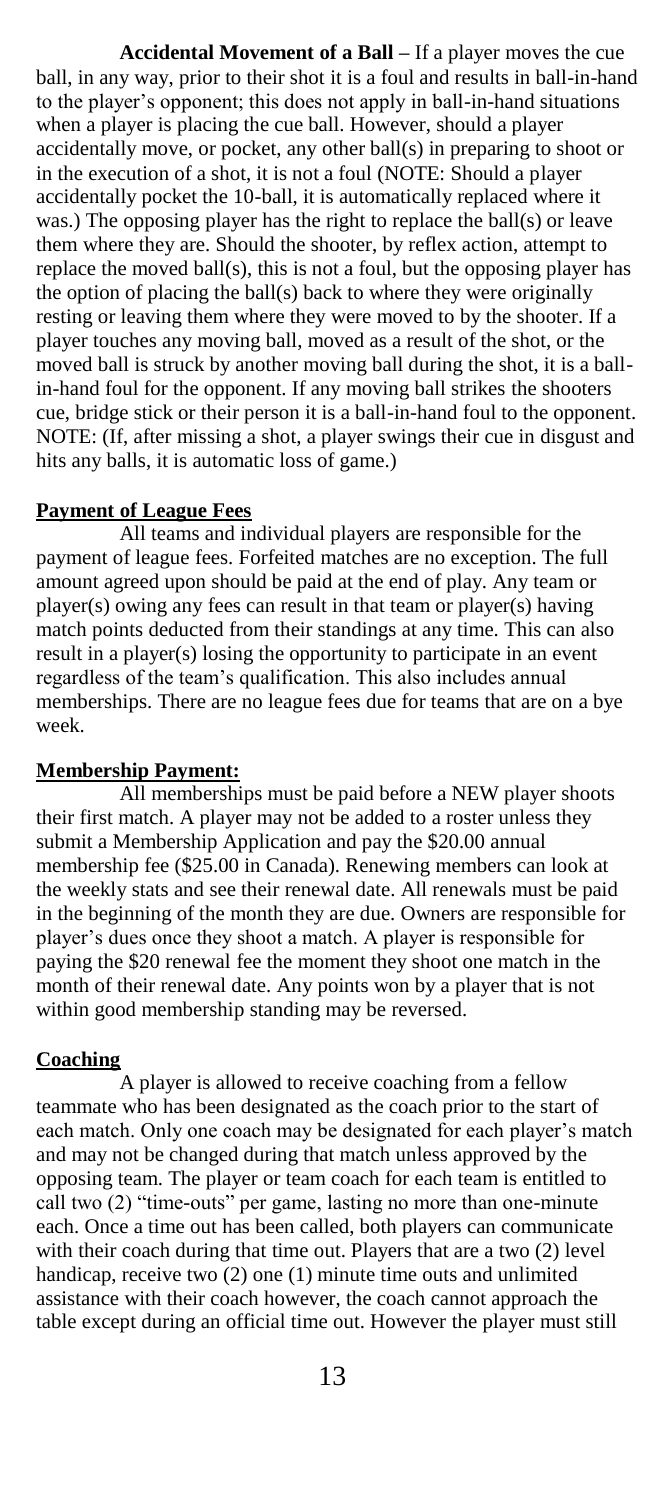execute their shot within the 45 second shot clock or it will be deemed one of their time outs. If a time out is called or inferred by either the coach or player, a timeout must be taken and the player is still charged with the timeout. If no time outs are available to that player the first offense will be a verbal warning the second offense will be a ball- inhand foul. The third offense will be a loss of game. The fourth is loss of match.

During a time-out, the coach may not disrupt any balls on the table or mark the playing area of the table. Doing so constitutes a foul and the opponent is entitled to cue ball-in-hand. In a ball in hand situation the coach may not place the cue ball, if he/she does the opponent may ask that the shooter pick up the cue ball and replace it. The coach may not use a cue stick or any other object other than their hand to line the shot up for their player. The coach must leave the table prior to the execution of the shot. The first offense for any of the above is a verbal warning. The second and subsequent is a ball in hand foul.

After the time-out, coaches must cease communication with their players, and the player must execute his or her shot in the prescribed 45 seconds. (NOTE: An outside player on the team can talk to the coach, who can then relay that information to the player during a present time-out within the time limit. If the (1) minute time limit is exceeded and called by the opposing team, the player can take an additional (1) minute at the cost of another time-out, if they have a time-out remaining. **Note:** The link to the player is through the coach. No other passages to that player are allowed. **Only the Player or Coach can ask the opposing team if they have any time outs remaining.**

If the coach disrupts the balls, moves the balls, or marks the table in any way, it is ball-in-hand to the player's opponent. If the coach touches the table it is not a foul. To avoid controversy, the coach should avoid touching the felt.

During National & major events, each player will receive only (1), one minute time out per game because of specific time restraints.

### **Interference and "Side-Line" Coaching**

Any person, who interferes with the course of the match by offering advice, distracting a player or otherwise disturbing play, can subject their player to a foul. In this instance, the match referee, if one is available, or opposing captain must warn the individual involved and that player"s Team Captain/Coach. After the warning, any reoccurrence of the offensive behavior results in a ball in hand foul to your opponent. A second occurrence will result in loss of game for your teammate. A third violation will result in loss of match for your teammate.

Anyone on the team can announce to a player to mark their pocket for the 10-Ball. As a team player on the sideline, we encourage you to support your player. However, you are responsible to do so in a sportsmanlike manner.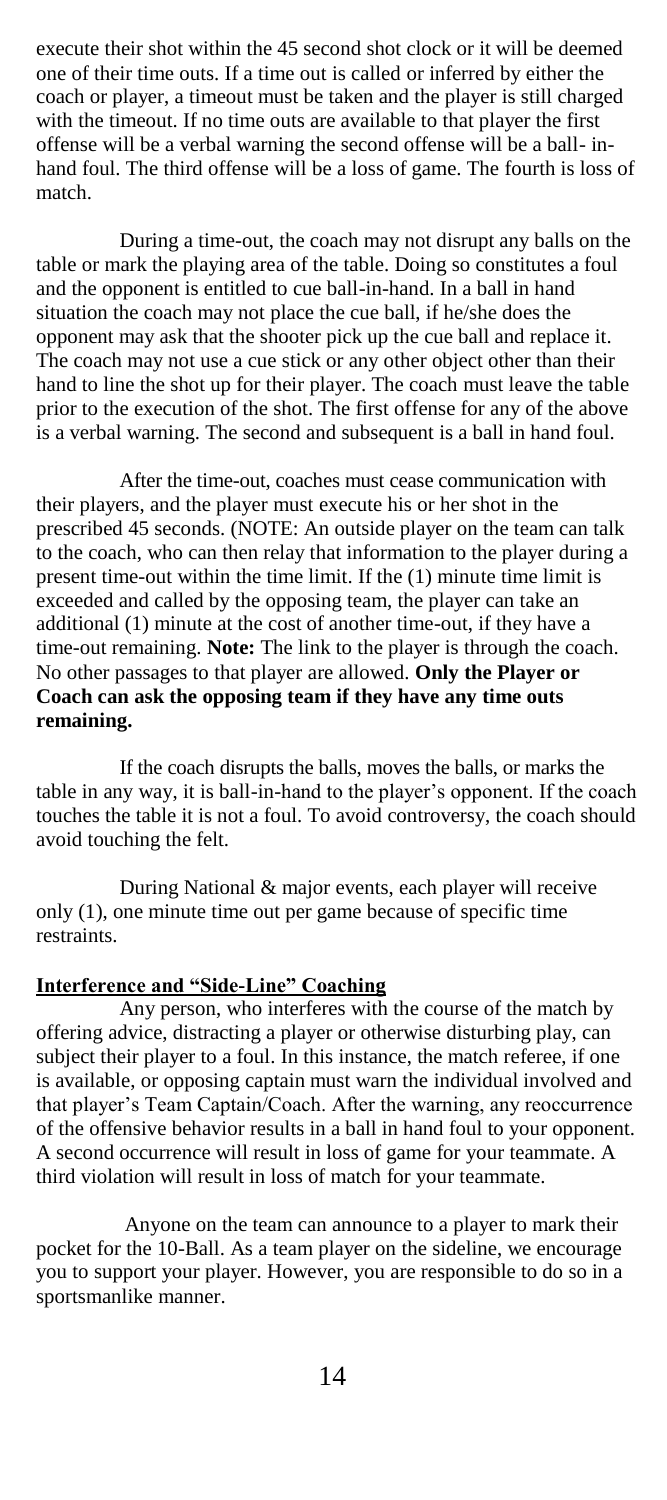# **Speaking Another Language:**

All conversations during match play involving players, teammates, coaches and spectators are requested to be in English. An exception to this rule can be made should both players competing in the match speak and understand the shared language AND both players must agree that it is acceptable. If one of the players does not agree, regardless if they speak and understand the second language then English shall be the only language spoken. Please consult your local bylaws for penalties of violating this rule. The reason for this rule is to avoid coaching controversy.

**NOTE:** While in regular team play your Owner may relax restrictions on conversation between players involved in a match with their teammates. However, when teams are involved in National events or other major tournaments, no conversation will be allowed between shooting players and other members of their team. Only the designated coach can communicate with the shooting player during an official time-out called by either team. Violations of this rule may result in ballin-hand for the opposing player. It is our suggestion that all teams follow this rule at all times while participating in TAP league play.

# **Slow Play**

It is important for every player in the league to ensure that his or her league match progresses in a timely fashion. A 45-second shot rule exists and will be used as the benchmark for assessing slow play. If a player is taking a significantly long amount of time to execute a shot, the opposing player or coach has the right to ask a league official or the player's coach to administer a slow play warning. If, after being warned, the player continues to play slowly, the opponent will receive cue ball-in-hand. In all matters concerning slow play, the decision of the League Director or referee will be final.

## **Note: Before confronting the opponent's coach, you must actually time the shooter in question with a stopwatch to determine that a violation is occurring. Real time and perceived time are very different.**

Most of our leagues are played at night and it is important for the matches to be completed in a timely fashion. All players should note that after a match has been completed, a team has five (5) minutes to field another player, or the match may be subject to forfeit). This also stands true when picking your player for the next match. Please do so in a timely manner. A player should be picked and ready to shoot no later than five (5) minutes after each match.

# **Shot Clock**

All sports have a time limit and billiards is no exception. In our leagues, there is a 45-second time limit to execute your shot. The time limit commences after your opponent's shot ends and all the balls come to rest. If a time-out commences in the middle of your decisionmaking process, after the coaching period has ended, a new 45 seconds will be in effect. **Note:** (The 45 second shot clock is a benchmark average. Some shots can take longer or shorter depending on the level of difficulty.)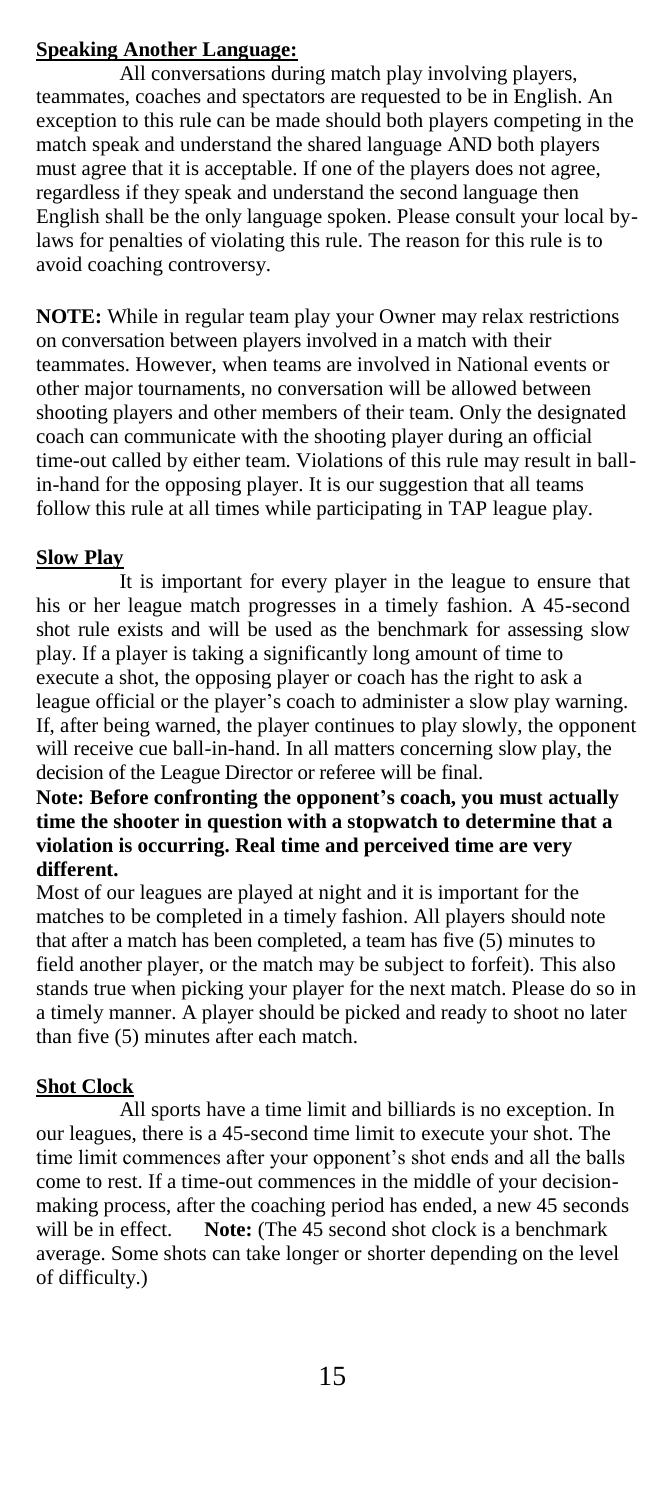## **Time-Outs**

A player with a handicap of 3-4-5-6-7 is entitled to two (2) time-outs per game. Each time-out is one (1) minute in duration. A player at a 2-handicap level has two (2) one (1) minute time outs and unlimited coaching within the 45-second time limit. NOTE: (See the section marked "Coaching" for additional information about local, major, and national play.)

## **Protests and Disputes**

In our league the match belongs to the two players at the table. With this comes the responsibility of paying attention to your match whether you or your opponent is on the table. You have the right to protest a situation. Just remember, a protest needs proof in order to be evaluated. If your protest cannot be substantiated with proof, you could lose your match point for a false protest. If you and your opponent are paying attention and sportsmanship/common sense is utilized, there will be no reason for protests or disputes.

## **Fielding a Team – The "25 Rule"**

## **Team Total Handicap Rules/Criteria (The "25 Rule")**

To field a legitimate five (5) player team, the sum total of the shooting player"s handicaps may not exceed twenty-five (25). **A team can play their players in any order they choose as long as the "25 Rule" is not violated.**

## **Violation of the "25 Rule"**

If a Team Captain cannot field a legitimate five (5) player team according to the "25 Rule," he or she must then field their team accordingly:

> Total handicap for four (4) player teams cannot exceed 21 **(If your 5 lowest handicaps of players on your roster exceed 25 then you have to play 4 to 21.)**

Total handicap for three (3) player teams cannot exceed 18 **(If your 4 lowest handicaps of players on your roster exceed 21 then you have to play 3 to 18.)**

## **Failure to Field a Legitimate Team**

If a Team Captain cannot field a legitimate team in accordance with the criteria set forth above, they will forfeit ONLY those matches that are in violation of the rule. (NOTE: It is the wellrounded team that stays the strongest throughout the league session, so choose your players wisely.) Lower level players play a big part in allowing your higher level player(s) to remain active on your team.

# **Adding and Dropping Players**

No team should have more than eight (8) players on its roster. A team may add a player to its roster at any time during the league session as long as there are enough weeks remaining in the current session for that player to complete the six (6) matches required to make him/her a legitimate member of that team.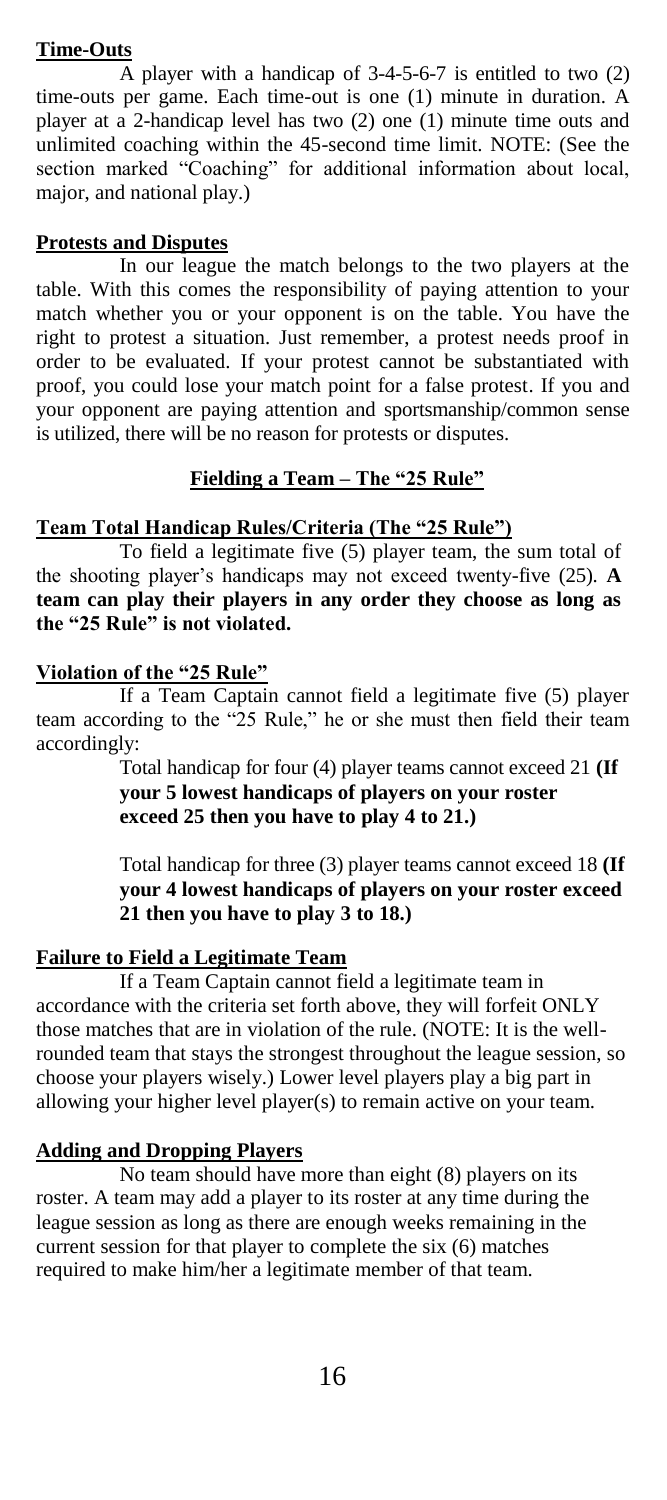Playoffs, Byes and forfeited matches do not apply towards any player"s required matches.

Teams competing in events they qualified for during the session are to use their team roster of players from that session. **There are no substitutions.** When choosing your team, make sure your teammates understand they are expected to complete the session and session events.

**Note:** Deadlines for adding and dropping players may vary in different areas. Be sure to consult your local by- laws for specific rules in your area.

## **The "Known Player" Rule**

A player that is brought into the league that has, or does not have a previous handicap or league experience may be assigned a handicap by the League Director or other league official if his or her skill level is known.

## **Professional Players**

Individuals who hold current membership in a men"s or women"s professional billiards association are not allowed to compete in TAP"s handicapped league events. If an individual"s primary source of income is from competing in pool or the individual attempts to derive their income from pool that person will also be considered a pro. The decision of who meets the above is at the league's discretion. Although we have all skill levels of players in TAP, we still need to provide a comfortable level of protection for the recreational player. This is where our first concern lies. We also need to protect the prize funds to which our players contribute so that everyone has a fair chance of winning.

# **Make-up Matches**

Some operators allow make-up matches and some do not. For those teams wishing to make matches up, it is important that the match be noted on your score sheet so that the credit can be applied to the correct team. Also, make-up matches must be agreed upon by both teams and have approval by the League Owner before they are considered official. All make-up matches should be completed within two (2) weeks of the date of the scheduled match. No matches can be made up within the last two weeks of league play. When a new division is starting, the League Owner may offer a new team make-ups or what is referred to as position rounds to allow that team to catch up. (NOTE: All make-ups are at the sole discretion of the League Owner.)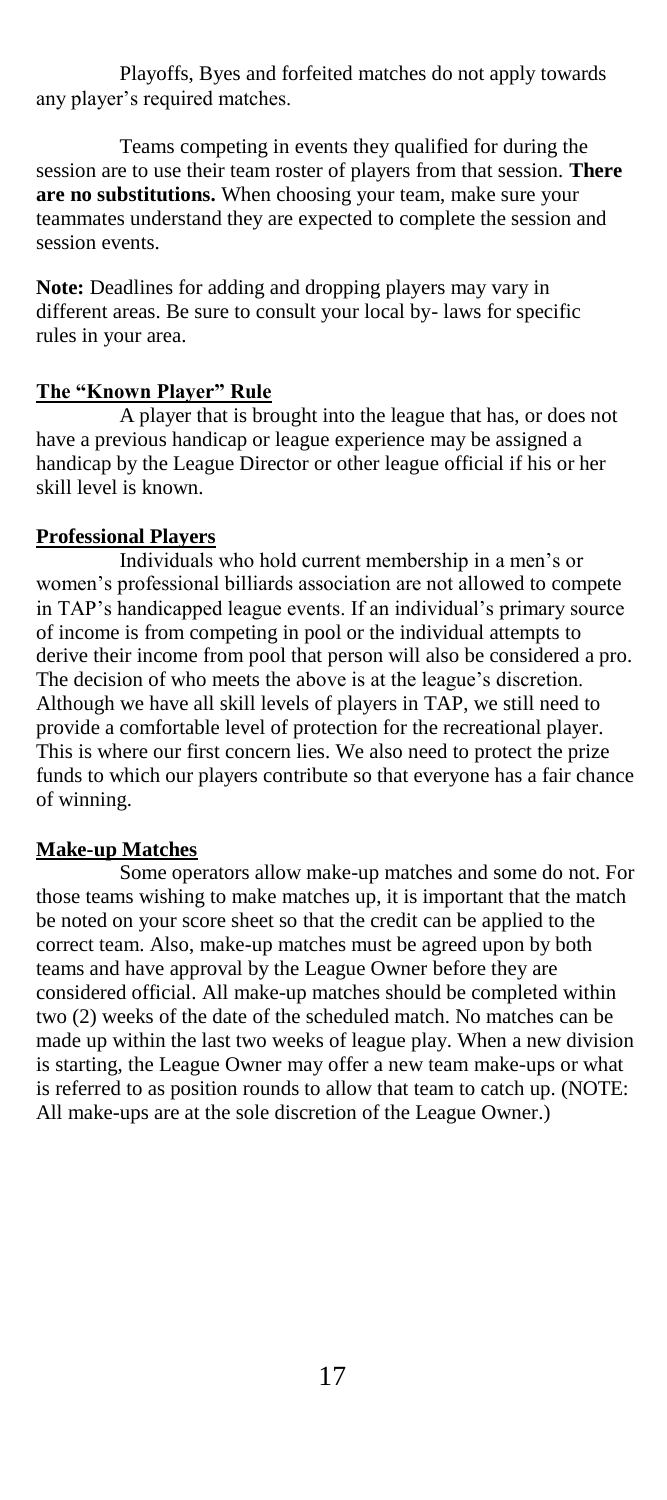### **Forfeits**

League matches can be forfeited. The following circumstances are some examples:

A scheduled team match does not commence within fifteen (15) minutes of the scheduled match time. Points will be awarded depending on your local by-laws.

A team is unable to field a player whose handicap is appropriate for the given match, as described by the criteria set forth under the "Team Total Handicap Rules/Criteria" clause. If you do not post a player within the required 5 minute time frame, that match can be forfeited.

Un-sportsmanlike conduct can result in a match being forfeited.

A match can be forfeited if the player shooting the match is not current with league fees, or submits wrong data or involves himself in any form of cheating.

A match will be forfeited by both teams if both teams only have 4 players. NOTE: (Check with your League Owner for variations on forfeits)

All forfeits should be properly marked on the score sheets. For a team to claim a forfeit, the team that has the player present will write that player in, the team that is short player(s) will write 'forfeit' for their player. The Win / Loss circles are then marked accordingly. All forfeited matches assigned to a player will not count as one of their six (6) required matches. **Note:** Your league fees for the forfeited match are still due regardless of whether the match was played or not.

It is impossible to document all cases where forfeitures may apply. We recommend that you stay within the guidelines of the rules and play within the spirit and intent of the rules as good sportsmen should. **Note: There will always be players who, for whatever reason, try to test the system and manipulate the rules to their advantage. League Owners and officials easily come to recognize these people, and will take the appropriate steps necessary to control their behavior. These teams or players may be disbanded from the league or tournaments at any time.**

### **Burnout Strategy: For Play-offs & Upper-Level Play Only**

This is not a rule, but a strategy within rules. It is only necessary and used when a team is short players. The strategy is to put up one of your players that are not present in order to burn out one of the opponent's players. You may also wait for them to put up a player that your team does not want to play and burn that player. Ex. Team A puts up a 6 and Team B puts up a player that is not present for the match. This results in a forfeit (win) for that match for Team A. Regardless of whether a player is present or not, the team must always adhere to the "25 Rule".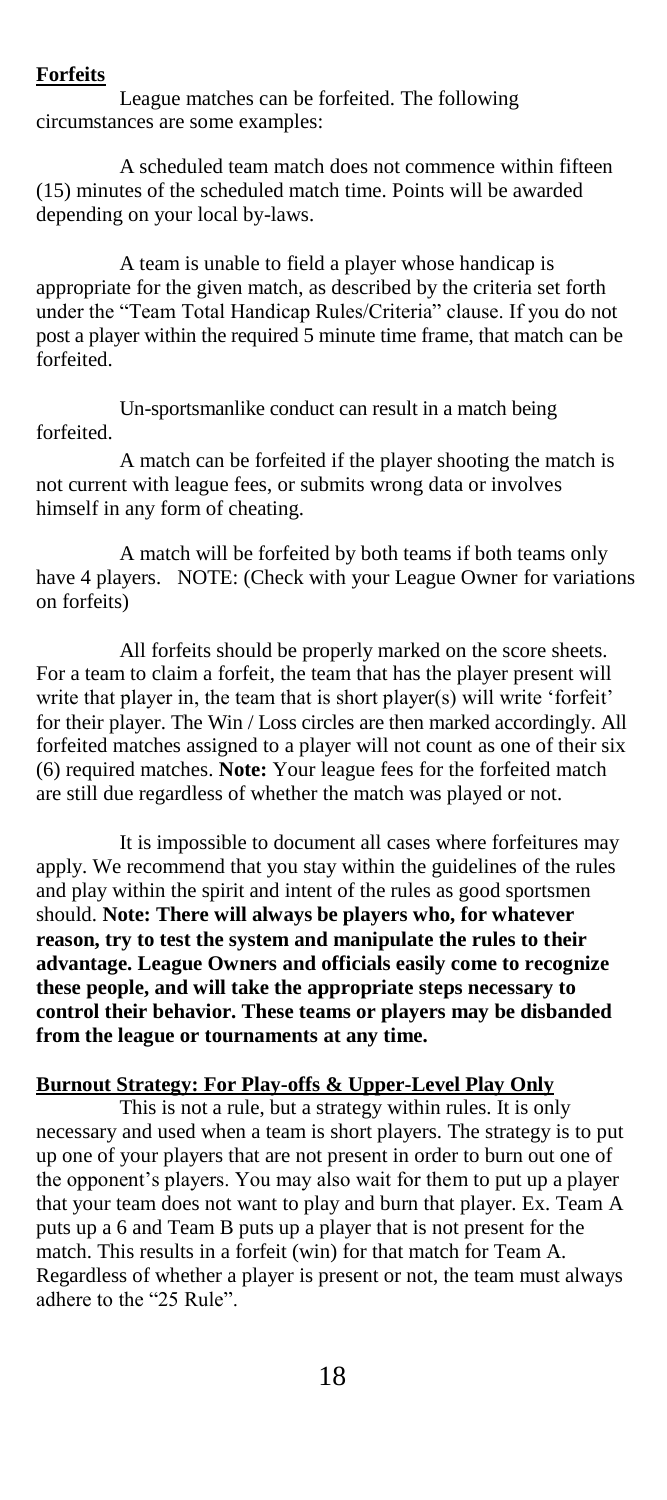### **Concession**

Concession consists of; **1)** A player breaking down their playing cue into two pieces except to change shafts. **(A player must notify their opponent if they plan to change shafts.)** Breaking down your break cue after the last game of the match has been broken is not loss of game. **2)** The player intentionally rakes the balls on the table before the game is complete. **3)** The opponent picks up the rack in an attempt to re-rack before the opponent has taken their last shot. **4)** The opponent offers to shake hands before the 10-Ball is shot.. **5)** Putting your hand in the pocket as to catch the cue ball from scratching on the 10-Ball.

## **Byes**

In some leagues, there will be an uneven number of teams competing during a league session. When this happens, a BYE will be written into the schedule to even out the schedule. On a night when a team is scheduled to receive a "BYE," they will be credited three (3) points for that match. In the event of a team dropping out of a session, the BYE will come in the next week of play or the existing Bye will be eliminated. Teams, dropping out of a session, are uncontrollable and can happen. When it does, it creates a problem for the teams scheduled to play. This is out of our control as a league. We hope you will do your best as a team to complete your session.

### **Handicapping**

League handicaps are based on raw data taken from your score sheets for each league match. Complete, clear and accurately marked score sheets are a must. Players, Team Captains, League Representatives, League Directors or Operators do not have the right to change any data on the official roster. There is always the possibility that an error has been made when posting data. If this seems to be in question, the matter should be called to the attention of the League Owner, who will be responsible for addressing the matter. If you question your League Owner"s response, please feel free to contact the corporate office through our website @ **[www.tapleague.com,](http://www.tapleague.com/)** or call our toll-free number, **1-800-984-7665.** Falsifying a roster is a serious issue that will be addressed.

#### **New Players**

A player joining the league who has not had a previously established handicap will play a "Race to 3" and will be counted as a "4" for purposes of the "25 Rule". NOTE: (Owners may choose to set a "standard" handicap for all unrated players. Captains should call their League Owner for clarification).

Under the Known Player Rule, any player with an established handicap from any other Pool system will start at a comparable TAP handicap determined by the League Director and will shoot under the handicapped race grid.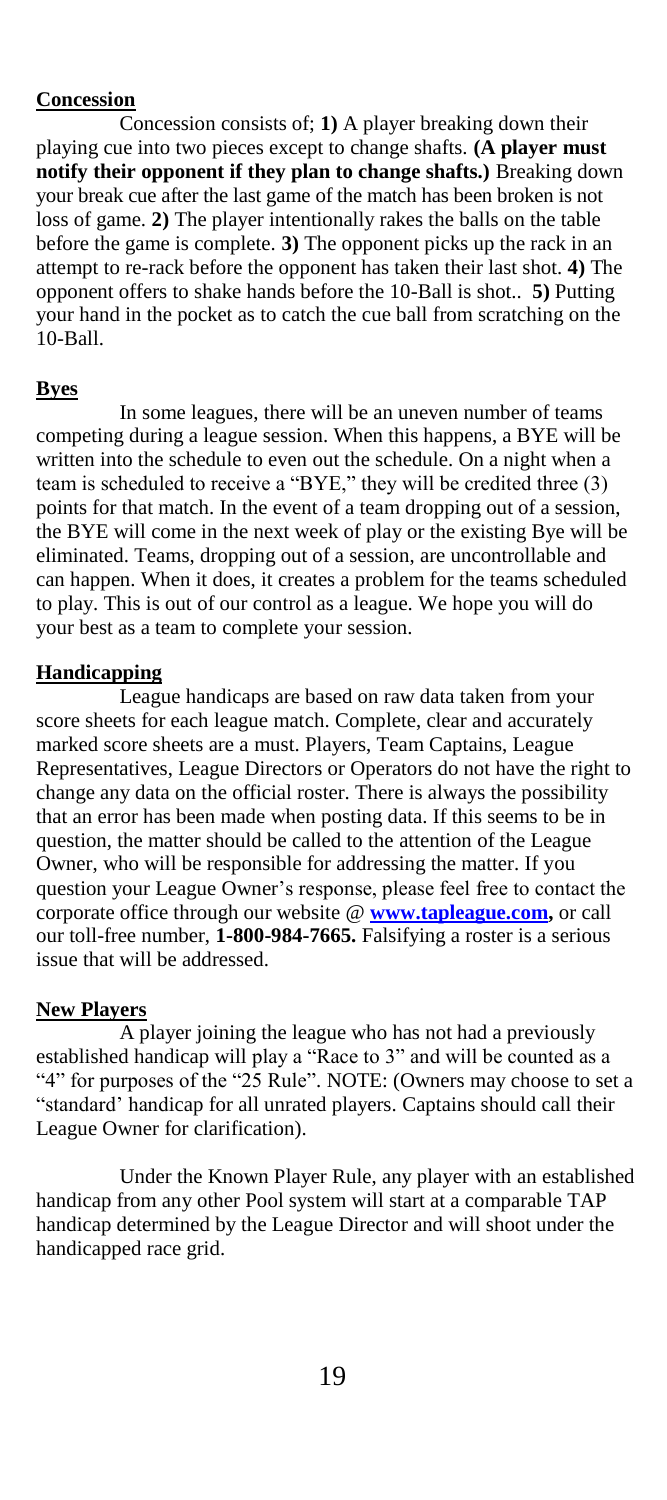If a player is joining a 10-Ball team and has an established TAP 8 or 9-Ball rating, they will start in 10-Ball at that rating. If a player joined plays both 8 & 9 ball, the 8-ball rating will be used.

When a player with an established handicap plays a new player, his or her established handicap will be counted towards the "25 Rule." After this match, the new player's handicap will be subject to the same criteria as all other players, and will be evaluated based on his or her performance in subsequent league matches **Note:** The handicapping formula developed by TAP is copyrighted, and as such, is proprietary property belonging to TAP. While players are entitled to an explanation of how the system works, under no circumstances will they be provided with documentation of TAP"s proprietary computer algorithms) Our handicaps range from two (2) through seven (7). A seven (7) handicap is the highest level.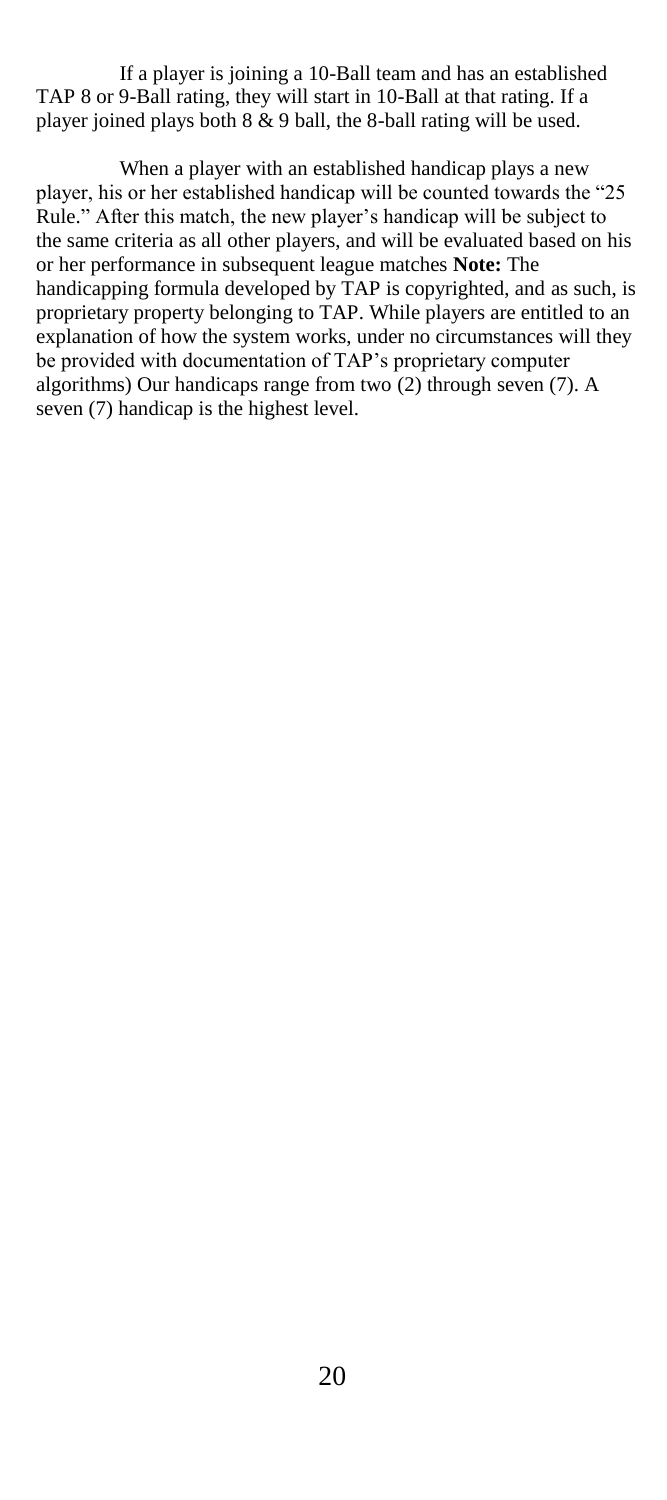# **Score Keeping**

A league score sheet must be fully completed for every match played. This is the vehicle that determines your handicap and therefore is extremely important that these forms be completed accurately and neatly. Make sure either the Team Captain or a team player reviews or compares the sheets before leaving. Once the sheets have left the league location, they are final. As a rule, each team should assign a score keeper; however, there are cases where one person keeps score for both teams. In this case, these are the scores that will be used for accounting purposes without dispute. It is a matter of courtesy during league play that a player never keeps his or her own score because of their need to be able to concentrate on the game. However, after a player shoots, it is suggested that they keep score for the next team player. **Note:** Your league score sheets are the result of your paperwork.

If there are make-up matches or players to add/drop from your team they should be noted on the score sheet. If there are players with no "Player ID #'s" write it out in a note to the league office and put it in your team folder/packet so it can be properly taken care of. Make sure you have first and last names, along with the player(s) handicap, and their "race to" number on the sheet. This allows us to cross- reference the player if needed. Do not use nick names on the score sheets.

# **Score Sheet Categories The following categories are noted on your score sheet:**

# **COMPLETE (A Completed Skill Shot)**

Every time a player completes a skill shot, it should be marked on his or her side or column of the score sheet as a "COMP."If the player completes the skill shot and scratches, it is still marked as a "COMP" for the player. If the player completes a skill shot and other balls go in it is still recorded as  $(1)$  "COMP" and the other ball(s) are dead. It is the score keeper"s responsibility to make sure the total "COMPLETES" are correct and legible in the appropriate areas for data entry

## **MISS (A Shot Not Completed)**

Every time a player misses a shot, it is recorded as a "MISS." Failure to make a good hit is also recorded as a "MISS". Any balls pocketed as a result of a bad hit are marked under dead balls. All score keeping responsibilities also apply for misses.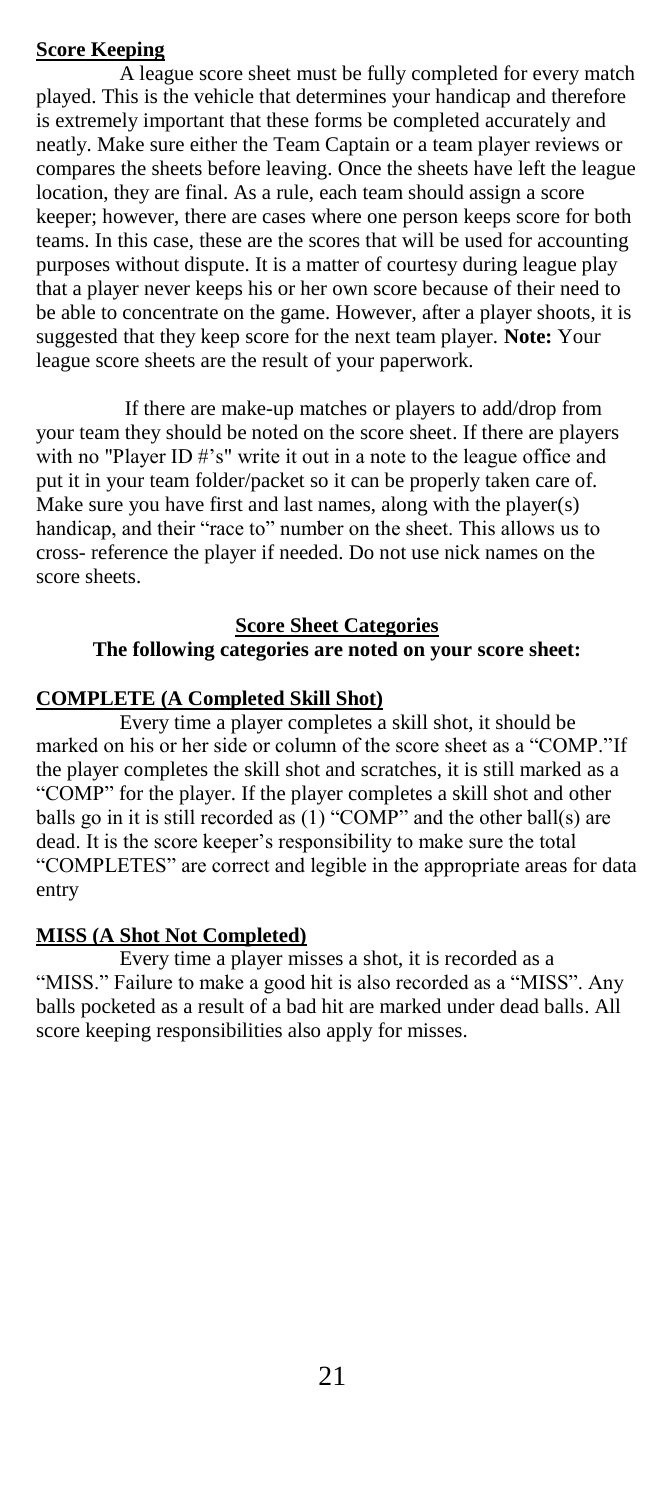# **DEF (Defense)**

When a player announces that he or she is playing a defensive shot, which is required, it is marked as such on the score sheet as a "DEF." If this player does not successfully execute the shot, it is still marked as a defensive shot. A player may also call Defense and pocket their ball. In this case, their opponent takes command of the table where the cue ball rests. This is also marked as a defensive shot. When pocketing a ball on Defense, mark it as a "DEF" and a dead ball. All score keeping responsibilities also apply to defensive shots, also known as a safety shot.

**Note:** On each shot after the break, only make one hash mark for each shot, either a "COMP" "MISS" or "DEF." **Never make a hash mark in two different categories for the same shot**

# **MOB (Made on Break)**

This is the number of balls made on the break or flung off the table as a result of the break at the beginning of each game even if you scratch. Mark the appropriate number in this area on the score sheet. **Use whole numbers, NOT hash marks for the MOB box.** If a player does not make any balls on the break, nothing is marked. Do not mark a "COMP" or "MISS" for the break shot. If a player makes the 10-Ball on the break, the 10-ball is spotted and the player continues to shoot provided no foul has occurred. All score keeping responsibilities also apply to Made on Break.

# **LOT (Left On Table)**

If a player wins the game with an early 10-ball, there will be balls left on the table. Those balls are to be credited to the opponent in "LOT". All score keeping responsibilities also apply to the LOT column.

# **GAMES**

These two columns refer to the number of games each player has won and lost. After each game, mark whether each player won or lost that game. All score keeping responsibilities also applies to the GAMES column.

# **MATCH**

After the appropriate number of games has been played for the match, check or color in the "W" (Won) or "L" (Lost) for the appropriate player. All score keeping responsibilities also apply to the MATCH column.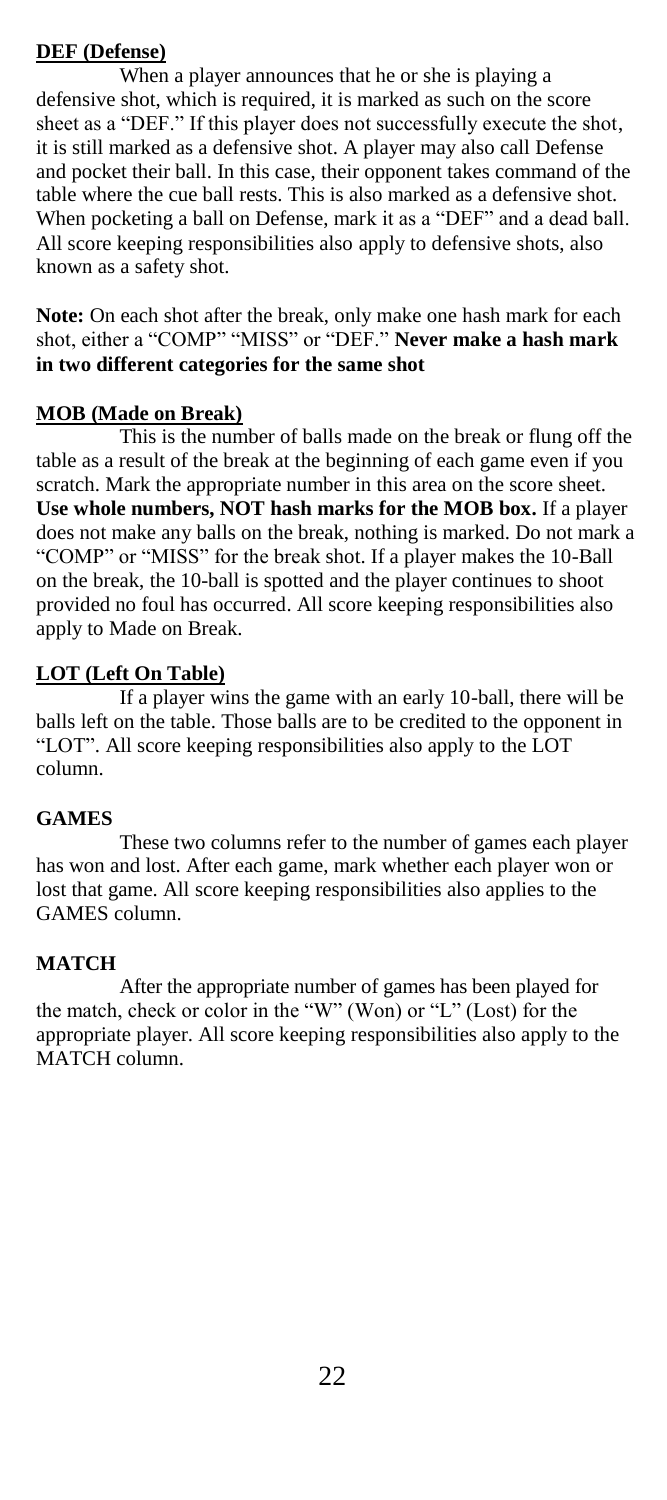# **TIME-OUTS**

Time-outs must be marked in the appropriate boxes by crossing out the game number as each game ends to minimize confusion over whether a marked time-out is from the current game or a previous game. All score keeping responsibilities also apply to TIME-OUTS.

## **RACE**

All players will play "Race to Handicap" matches. Simply mark the handicap and number of games needed to win in the appropriate area on the score sheet. All score keeping responsibilities also apply to the RACE column.

## **NAME**

On your score sheet, please clearly print your player"s first and last name as well as their Player ID#. Please do not use nick names. All score keeping responsibilities also apply to the NAME column.

## **League Session/Playoffs**

A league session consists of a specified number of weeks, meeting on a designated night and consisting of two opposing teams playing a specified number of consecutive matches. The winner of these matches will be awarded one (1) point for each match. Points accumulate over the course of the league session with the top teams qualifying to play in the Titleholders Event. There are different Play-off formats. Ask your League Owner for the format used in your local area. TAP corporate has the final say on how a play-off runs, allowing no disruptions for the main event. If you do not feel your finals are within our format at a local level, please feel free to contact the corporate office.

# **Slop Shots**

All slop shots stay down (with the exception of the 10-ball, which is spotted) and are marked as a MISS and a dead ball on the score sheet. The player's opponent has command of the table where the cue ball comes to rest. Slop shots refer to any ball that goes into a pocket that was not called.

**English –** A term used to refer to spin placed on the cue ball by striking the cue ball to the right or left side of the cue ball"s vertical axis.

**Follow Stroke –** A stroke executed by striking the cue ball above its center line in an effort to impart forward spin on the ball so that it moves forward after striking the object ball. This stroke is usually executed for purposes of position play.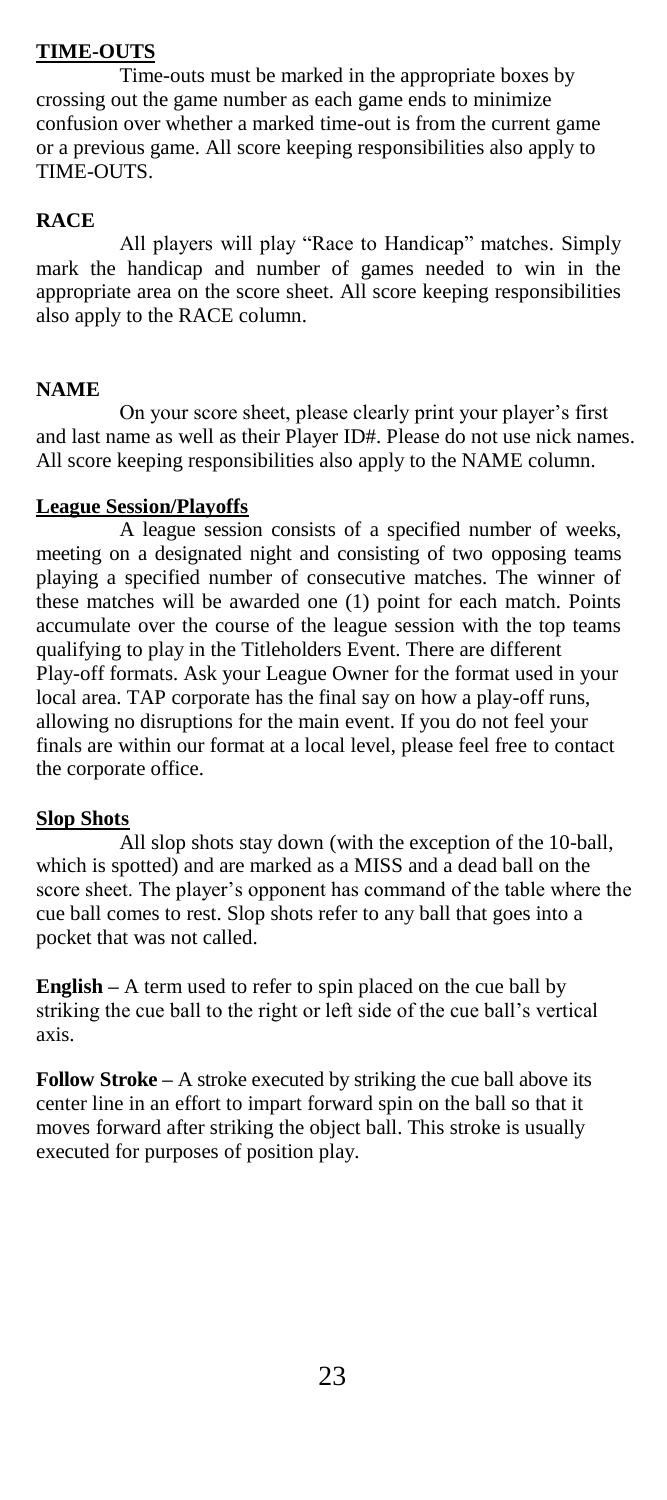**Follow Through –** Accelerating the cue stick "through" the cue ball after actual contact in an effort to ensure that the cue ball follows a true course of roll.

**Foot Spot –** A point marked on the playing surface centered between the side rails and two diamonds from the foot rail.

**Foul** – An infraction of the rules, which can terminate a player's turn at the table.

**"Frozen" –** Balls that are touching each other on the table, or touching a cushion, are said to be "frozen."

**"Getting Shape" –** This is acquiring good position on the next ball to be shot.

**Going in Clean –** The pocketed object ball drops into the pocket without touching another ball.

**Head Spot –** A point marked on the playing surface centered between the side rails and two diamonds from the head rail.

**Head String –** An imaginary line on the playing surface connecting the side rails at the position of the two diamonds from the head rail.

**High Balls –** The set of balls in 8-Ball consisting of the nine (9) through fifteen (15). See "Stripes."

**"Kick" –** Shooting the cue ball into one or more rails in order to contact or pocket a specific object ball.

**"Kiss" –** When the object ball or cue ball makes contact with a ball to deflect its trajectory during a shot.

**Lagging –** A procedure for determining who shoots first in any match. To lag, each player places a ball behind the head string and banks it off the foot rail. The player whose ball stops closest to the head rail can elect to break. NOTE: Contacting the head rail is legal.

**Low Balls –** These are the set of balls in 8-Ball consisting of the one (1) through seven (7). See "Solids."

**Miscue –** This occurs when the tip of a cue stick slides off the cue ball because of inadequate chalking, a defective tip, or misapplication of "English." A miscue could lead to a ball-in-hand situation for your opponent, especially if the miscue causes the cue ball to jump over any balls on the table.

**Miss –** Any shot that is not successfully completed.

**Object Ball –** The object ball is the ball that the shooter is attempting to hit, or any other ball that is of the player"s category. In 8-Ball, "lowballs" are the type numbered one (1) through seven (7), and "highballs" are the type numbered nine (9) through fifteen (15).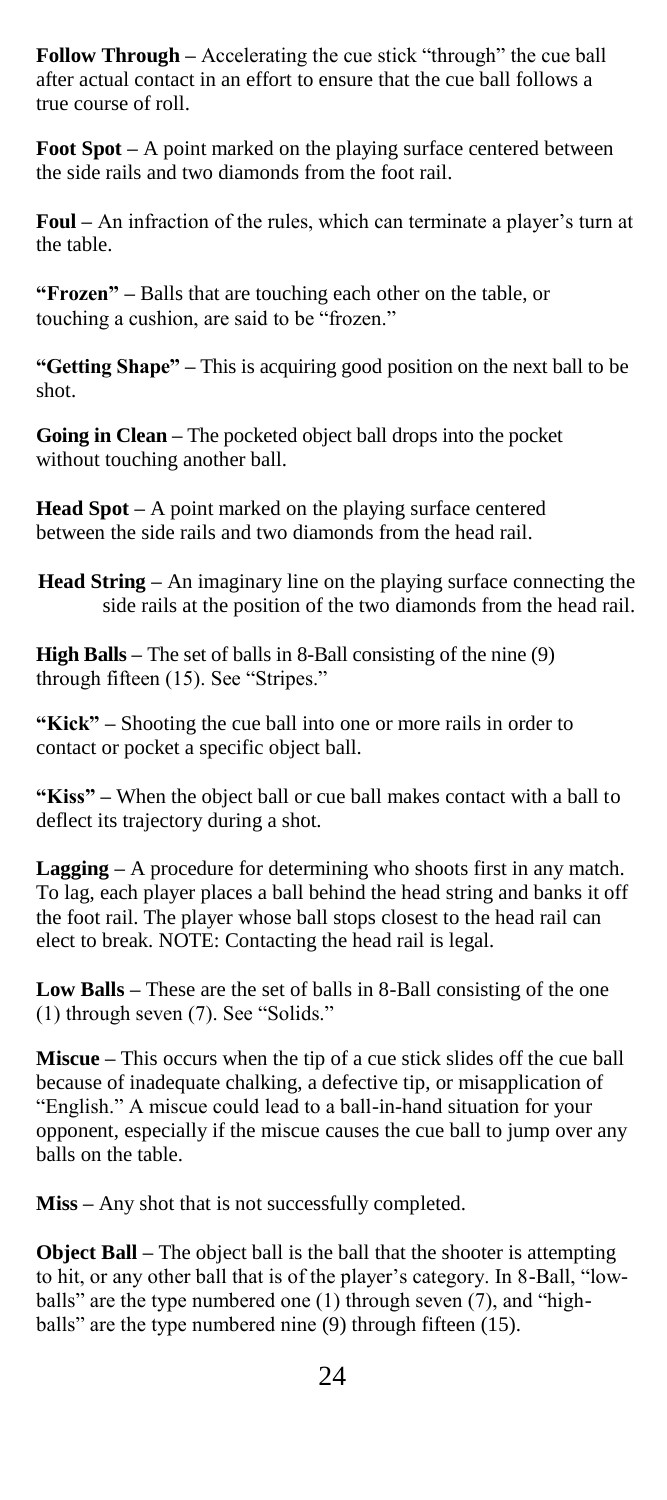**Masse'-** When a player attempts to curve the cue ball around a ball in order to strike an intended ball. A masse' is accomplished by raising the butt end of the cue and using either right or left English. Even raising the butt end of the cue a little and using right or left English will cause the cue ball to curve a little. A masse' is allowed in TAP but please respect the host locations rules.

**Position –** Intentional placement of the cue ball after a shot.

**Rack –** A device used to arrange balls on the foot spot to begin a new game.

**Rail –** The cushion of the table.

**Run –** A series of consecutive shots that have been successfully completed.

**Safety –** A defensive move in which the shooter attempts to prevent his or her opponent from having a high percentage shot.

**"Sandbagging"** *(Cheating) –* When a player intentionally plays well below his or her ability in order to maintain or lower their handicap, they are said to be "sandbagging." This is a form of cheating and is not allowed in TAP.

**"Scratch" –** This is pocketing the cue ball, or the cue ball leaving the playing area.

**Snooker –** A pocket game played on a six (6) by twelve (12) foot table with a cue ball, fifteen red balls and seven colored object balls.

**"Solids" –** The set of balls in 8-Ball consisting of the one (1) through seven (7). See Low Balls.

**"Spotting" –** Returning the balls to the table as specified by the rules of the game. The ball in question is returned to the "foot" spot.

**Stop Shot –** A shot executed with the intent of bring the cue ball to a complete stop immediately upon striking the object ball.

**"Stripes" –** The set of balls in 8-Ball consisting of the nine (9) through fifteen (15). See High Balls.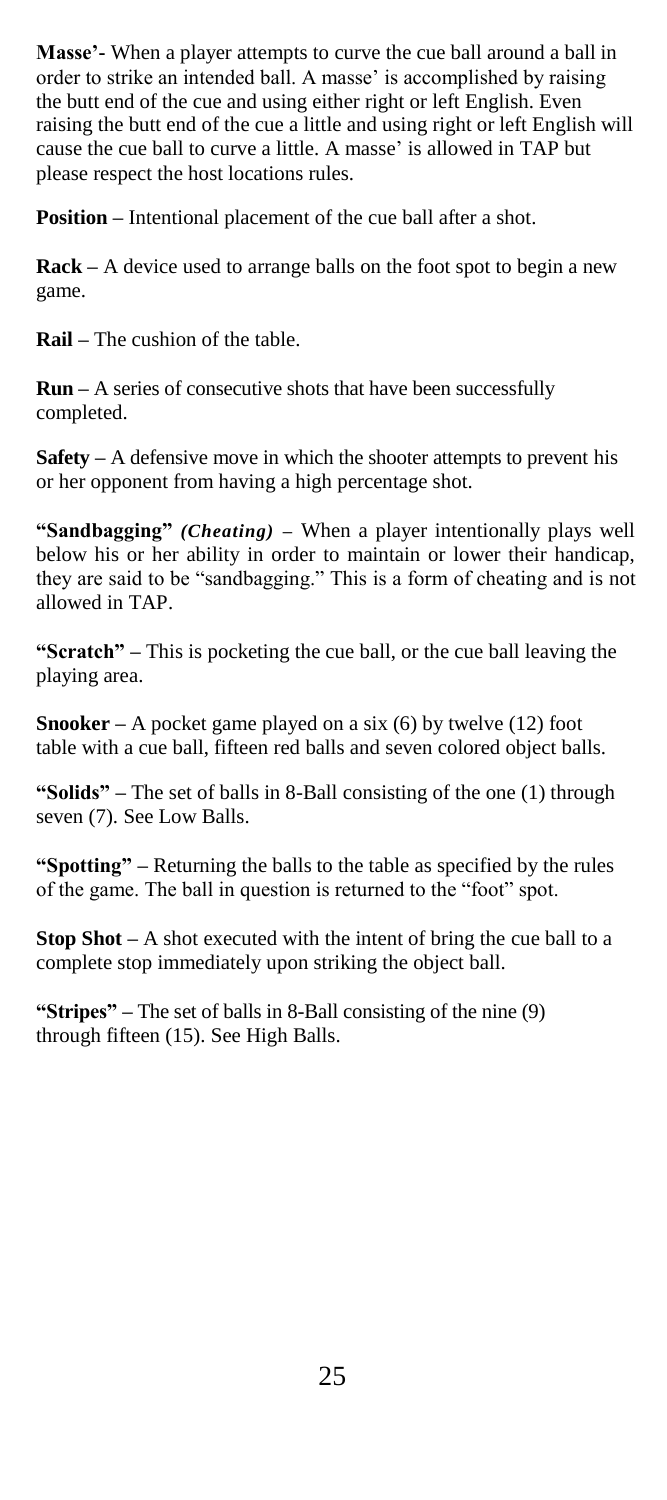

The line next to the cue ball is referred to as the "head string" or "behind the line." You might also hear a player say "You"re in the kitchen" or "Getting your feet wet." The line next to the rack of balls is referred to as the "foot string" or the foot spot area.

# **Most Frequently Asked Questions About League Play**

### **Q – Am I good enough to play in a league?**

**A –** It has often been said, "If you know the color of the cue ball you"re good enough to play in a league." Here"s why. Each team of up to eight players must play five of those players each league night. The total handicaps of those five players must not exceed 25. Therefore, it is very important for each team to have some lower handicapped players in order to be able to shoot their higher handicapped players. All of the teams your team plays will also have some lower handicapped players against whom you will be very competitive even at your lower skill level.

## **Q – Will I become a better pool player if I join a league?**

**A –** Your skills will improve because in game situations you will have a coach who can use time-outs to help you with deciding which shot to take and explain why. If your skill level is two (2) the coach can give you unlimited assistance throughout your match. In addition, many teams practice together at other times and you will constantly receive help with your game from the best players on your team. After all, your teammates have an investment in you and want to help you improve your skills.

## **Q – Do I have to show up every night the league plays?**

**A –** That depends on how many players are on your team. If your team consists of eight (8) players and only five (5) play each league night, it would not be necessary for you to be present for every match. You should communicate with your team captain in order for him/her to plan who will play in each night.

## **Q – Who determines my handicap?**